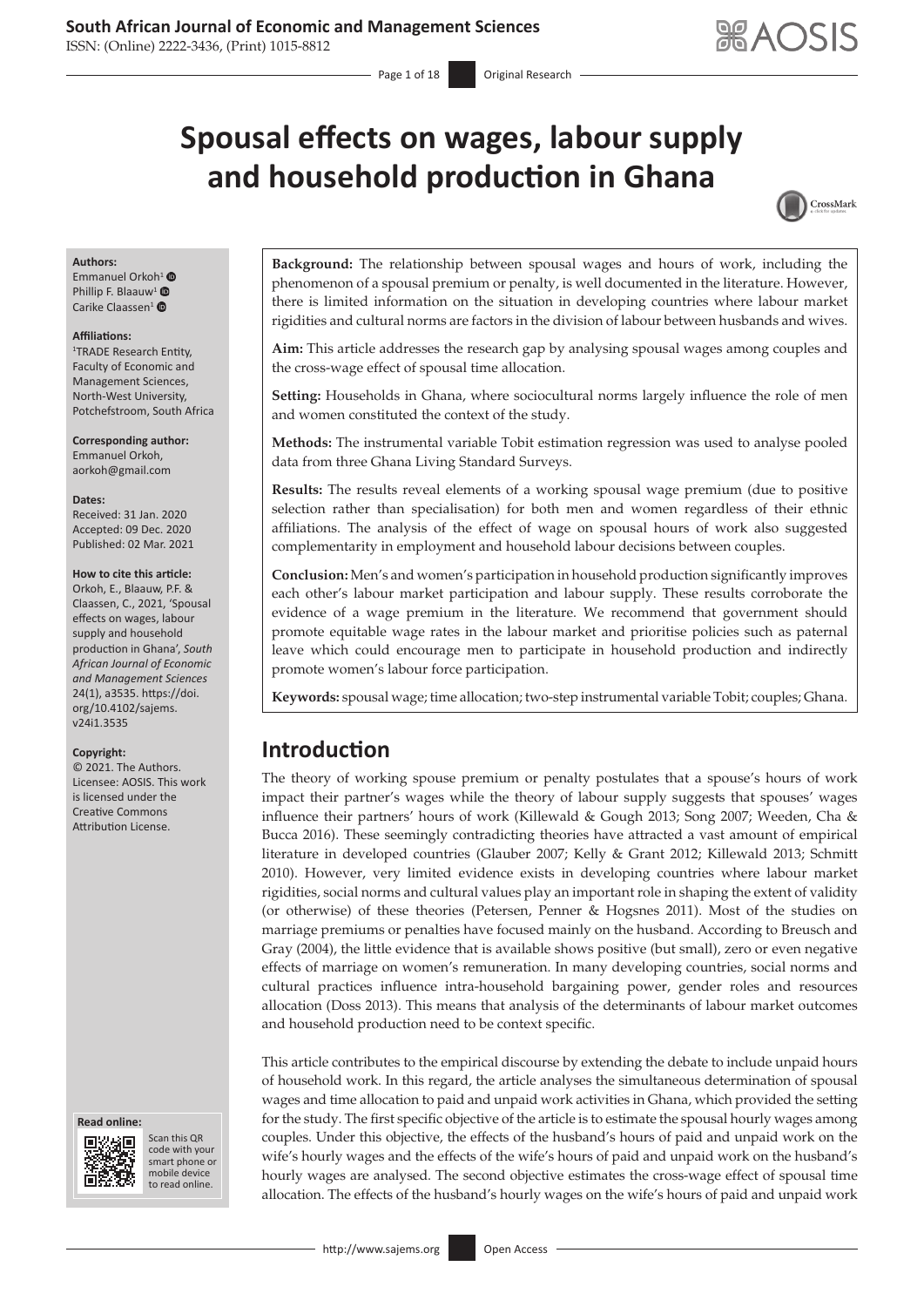are assessed. Similarly, the effect of the wife's hourly wages on the husband's hours of paid and unpaid work is examined.

Following the feedback effect between the labour market and household conditions, the article extends the analysis to include the wife's and husband's hours of unpaid work or household production. More importantly, it explores the evidence of the premium or penalty from a developing country perspective, where the literature on these phenomena is sparse. To the best of the authors' knowledge, this is the first article to provide evidence on these issues from a multiethnic Ghanaian perspective. Also, both nominal and real wages are considered in this analysis to assess the implicit effects of inflation on spousal time allocation. This article specifically contributes to the design of family-oriented labour market policies on wage determination which can assist in altering gender inequality in intra-household time allocation to labour supply and household production in Ghana and other developing countries. The next section of the article presents the literature while the subsequent sections discuss the methodology, the empirical estimation techniques and the data used in the analysis. This is followed by a discussion on the results. The article ends with a conclusion and some policy recommendations.

# **Literature review**

This section is divided into two subsections. The first presents the literature on the spousal wage premium and wage penalty. The second focuses on the spousal wage and hours of work. We separate the review into these two theoretical perspectives in order to discuss their variant versions and the available empirical studies that have attempted to validate them in detail.

### **Spousal wage premium and wage penalty**

The notion of a spousal wage premium suggests that marriage is associated with higher wages which mostly favour men while the theory of a spousal wage penalty posits that marriage contributes to lower wages with women being the most disadvantaged. The source of the premium has been explained from three theoretical perspectives: (1) the 'specialisation thesis', (2) the 'selection hypothesis' and (3) productivity theory (Barg & Beblo 2007; Strike 2012). The specialisation thesis postulates that the division of labour in the household enables married men to specialise in market production and earn higher wages than their unmarried counterparts because they spend less time on home production (Becker 1991; Chun & Lee 2001; Gray 1997; Korenman & Neumark 1991; Song 2007). Contrary to this hypothesis is the selection hypothesis which indicates that married men, who earn above average wages, have certain observable qualities such as trustworthiness, stability and competence which make them more valuable in the marriage and labour market (Chun & Lee 2001). The productivity theory also suggests that marriage makes men more productive in the labour market because they feel a sense of financial responsibility from home (Hill 1979; Strike 2012).

Empirical validations of these theoretical debates in the United States (US). indicate that on average, married men earn higher wages than their unmarried counterparts, but the opposite appears to be true for married women (Groothuis & Gabriel 2010). The premium among men is estimated to be within the range of 15% and 32% (Bartlett & Callahan 1984; Korenman & Neumark 1991). Chun and Lee (2001) used the Standard Mincer-type human capital function to analyse the 1999 US Current Population Survey data and estimated the average premium to be 12.6%, but 3.4% for husbands whose wives worked full time and 31.4% for husbands whose wives were not in the labour force. A comprehensive review of the production, specialisation and selection theories particularly in the US suggests that although no single theory completely captures all the sources of the wage premium, the findings of the majority of the empirical studies, support the productivity theory of causal effect of marriage on wages of married men (Groothuis & Gabriel 2010; Hill 1979; Strike 2012). Thus, men become more productive after marriage. Although the productivity theory seems to have gained the most empirical support, some recent studies provide evidence that make the finding less conclusive.

Nakosteen and Zimmer (2001) and Groothuis and Gabriel (2010) drew conclusions that support the selection theory that US men's income and their propensity to marry are positively correlated. Using the 1979–2012 waves of the National Longitudinal Survey of Youth 1979 (NLSY79), Killewald and Lundssberg (2017) argue that the observed wage patterns in the US are mostly consistent with men marrying when their wages are already rising more rapidly than expected and divorcing when their wages are already falling, with no additional causal effect of marriage on wages. This conclusion is supported by a recent study that used the same NLSY79 data to argue for the discarding of the notion of a wage premium for married men because selection into marriage operates not only on wage levels but also on wage growth. As a result, men on a steep career track are equally likely to marry (Ludwig & Brüderl 2018).

In an earlier study, Barg and Beblo (2007) indicated that husbands' wages were mostly due to positive selection. As a result, there was weak evidence for specialisation to explain the conditional male wage premium (MWP) between married and cohabiting men. Killewald and Lundberg (2017) assert that marriage changes men's labour market behaviour in ways that augment their wages. However, these changes do not necessarily occur at the expense of women's wages. Unlike the US and some European countries such as the United Kingdom (UK) and Germany, studies in Scandinavian countries such as Sweden, Denmark and Norway do not show substantial marriage premiums (Ludwig & Brüderl 2018).

Contrary to the literature on the notion of a wage premium, other studies in the US have found evidence of a working spouse penalty. Those studies conclude that married men who have gainfully employed wives experience less intra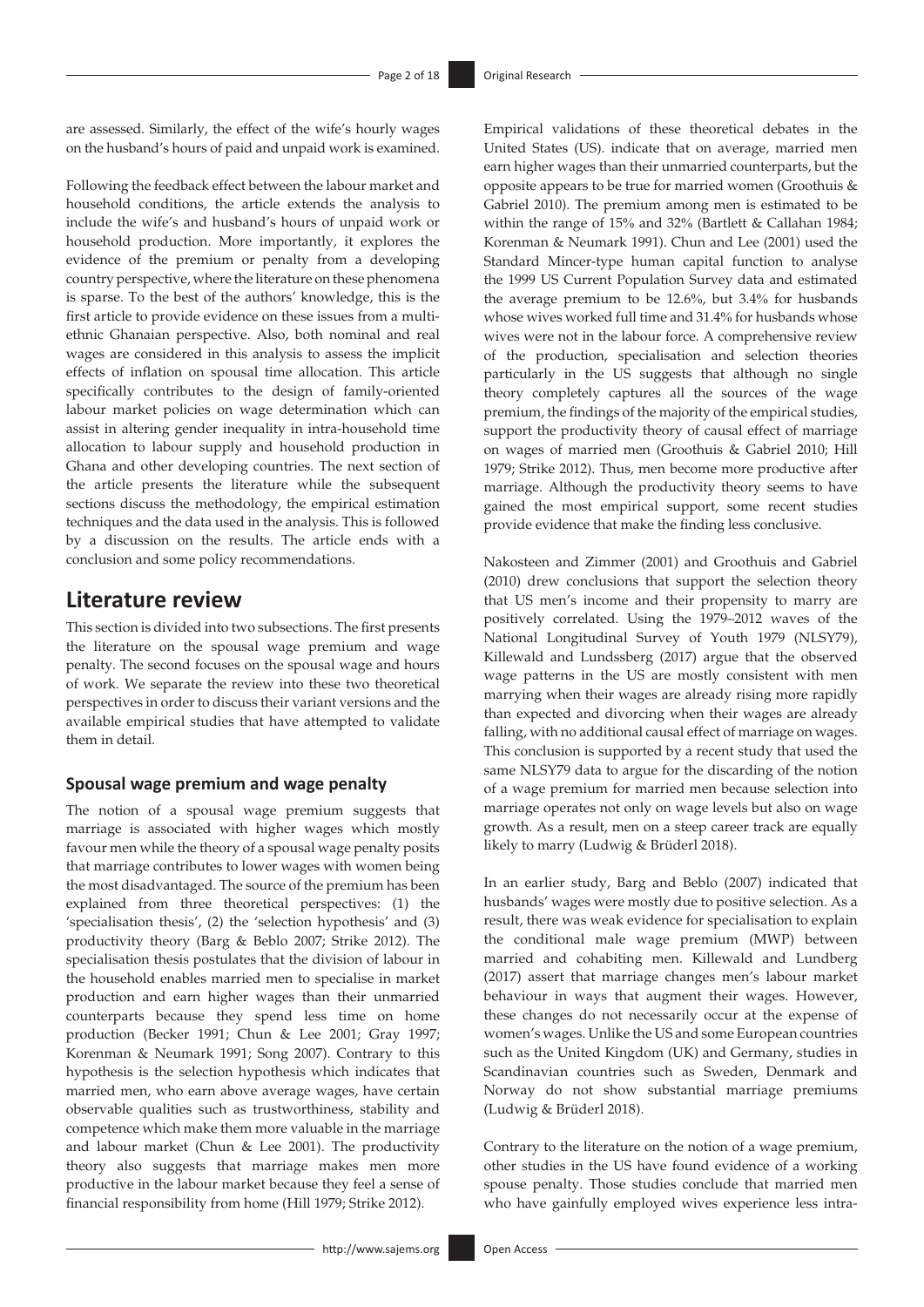household division of labour but they earn lower wages than their counterparts who have non-working wives (Chun & Lee 2001; Gray 1997). This observation has been explained from the perspective of employers' preference for single earners, geographical mobility, productivity and the income effect of wage on spousal labour supply. An explanation for the employers' preference for single earners is that employers perceive single-earner husbands to be more in keeping with social expectations and values than dual-earner husbands. In addition, by virtue of the principle of distributive justice in wage determination, employers consider single-earner husbands to have greater needs than dual-earner husbands; hence the need for the former to be given higher priority (Song 2007).

Regarding geographical mobility, it is argued that dual-earner husbands are less mobile and more prepared to accept discriminatory wage offers. Furthermore, they are perceived by employers as not being productive enough to support their households. As a result, their spouses have to work so that the household can survive. Such perceptions about the productive capability of dual-earner husbands work to their disadvantage in wage determinations. It is also argued that wives who are married to high-income-earning husbands enjoy large income effects which allow them to work fewer hours than those married to low-income-earning husbands. The large income differential enables wives of high-income-earning husbands to reduce the number of hours of labour supply (Song 2007).

The evidence of a spousal wage penalty against women depends on several factors including their motherhood status and race (Budig & England 2001; Glauber 2007). It is argued that mothers may earn less than other women because having children causes them to lose job experience, become less productive at work, trade off higher wages for motherfriendly jobs, or become the subject of discrimination by employers. It is also argued that the relationship may be spurious rather than causal because women with lower earning potential may have children at relatively higher rates (Budig & England 2001; Budig & Hodges 2010; Gough & Noonan 2013). Unlike men, the literature on women is predominantly focused on the motherhood wage penalty which is an entirely different research area that falls outside the scope of this article because of the need to distinguish between married and single parents.

# **Spousal wages and hours of work**

The literature on collective time use models indicate that Gronau (1973, 1977) and Becker (1965) had attempted to derive a time use model which focused on labour supply from the maximisation of a household utility function subject to budget and time constraints. However, none of them explicitly set up a theory of a multi-person scenario. Building on these weaknesses, Beblo (2001) formulated a multi-person case model of time allocation to labour supply and household production. The model which was reduced to a two-person (male-female) household explains how specialisation and division of work among couples is determined by their comparative advantages in the competing time uses. The household was compared to a market where products are traded at prices that are determined by a partner's productivities in market work (measured by the wages) and household production.

The main conclusion of the model is that a higher male wage rate explains the well-known gender-specific division of work. Also, a wage differential in the labour market which takes the form of poor promotion prospects or lower pay for women contributes to specialisation even if the husband and the wife have equal levels of education. In addition, the childbearing ability of women and the complementarity between the bearing and rearing of children lead to a female comparative advantage in household activities. In an illustration of how partners' wages determine their time allocation to paid work, unpaid work and leisure in the two-person household scenario, Beblo (2001) postulated that men and women allocate their time to all three time uses according to the equality of the individual wage rate, marginal household productivity and the marginal rate of substitution between leisure and consumption when wages for men and women are equal.

However, if wages are not equal, specialisation equilibriums will take place where at least one of the partners chooses one or two of the following three scenarios of time use. When the woman's wage rate is equal to the marginal productivity of the household, but the man's wage rate exceeds the household marginal productivity, he will allocate his time to market work (paid work) and leisure and supply no housework. In that case, it is the woman who performs all principal time uses. When the woman's wage rate falls short of the household marginal productivity but the man's wage rate is equal to the marginal productivity of the household, the man does market work, non-market work and no housework while the woman specialises in household production and spends the rest of her time on leisure. This is because the wage rate that she could receive outside the household is too low for her to participate in the labour market. When the woman's wage rate falls short of the marginal productivity of the household, but the man's wage rate exceeds the household marginal productivity, the woman specialises in non-market work while the man specialises in market work (Beblo 2001).

A study in Australia shows that even if women's earnings reduce their own unpaid work, they do nothing to increase their husbands' unpaid work. Also, women's earnings only reduce their housework when they contribute less than half of the family income (Bittman et al. 2003). A similar study conducted in Spain confirmed that despite the decline in the gender wage gap, specialisation in home production continues to be high, with women providing most household produced goods and services. Although a woman's time spent on home production decreases as her wage increases, at higher wage levels the effect becomes less pronounced. Also, a woman's relative share of housework decreases as her relative wage increases, but only up to the point where she earns the same as her husband. A woman's time devoted to household activities, such as care where there are no credible alternatives, are less elastic to an increase in their relative wages (Fernandez & Sevilla-Sanz 2006).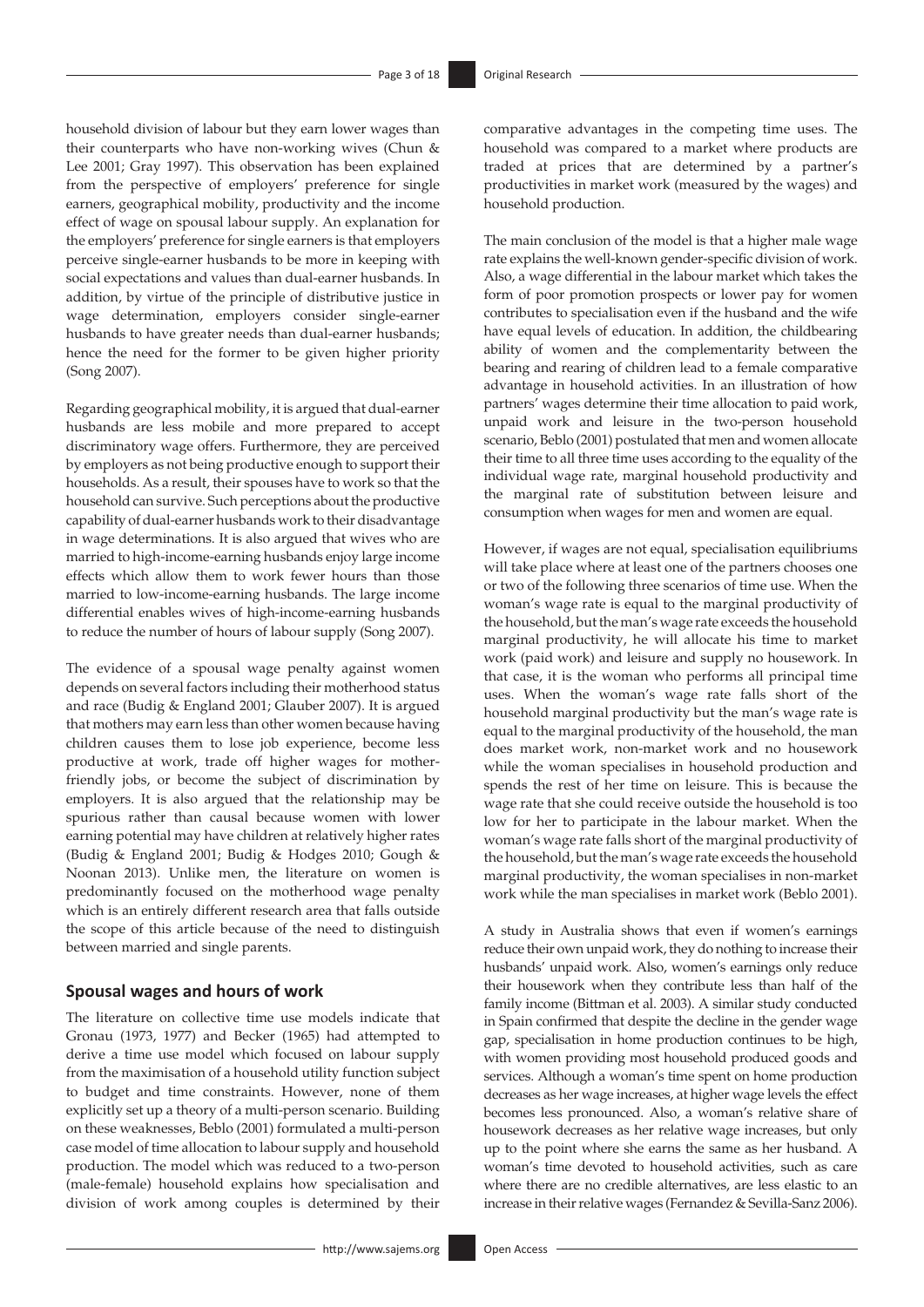Parera-Nicolau and Mumford (2005) found a negative effect of an increase in the hourly wage on the working hours of working mothers in the UK. Kimmel and Connelly (2007) found a substantial positive wage elasticity for caregiving time, while both leisure and home production time declined with increase wages in the US. These results support the findings of their earlier study which showed that the caregiving choice of mothers responds positively to higher wages just as hours of paid work. Connelly and Kimmel (2009) also observed that an increase in partners' wages was positively associated with women's primary care on all days, but negatively associated with their market work on weekdays in the US. While they found little evidence that men's time use responded to changes in their own wages, they concluded that increases in women's own wages increased their market work on weekdays. Also, increases in men's partners' wages increased men's passive childcare time on weekends and reduced their market-work time on weekends.

Gupta and Ash (2008) showed that in the US women's own earnings are negatively associated with their housework hours, independently of their partners' earnings and their shares of couples' total earnings. Increases in wives' relative wages in two-earner households enable them to enjoy significantly more leisure time (relaxing and watching television) and spend significantly less time doing chores, cooking and cleaning. It also enables wives to spend more time with family members while the reverse is true for husbands (Friedberg & Webb 2005). Argyrous and Rahman (2014) found that mothers in Australia perform a larger share of childcare, regardless of their earning power or their partner's availability to take on some of the tasks. This result corroborates findings of Bloemen and Stancanelli (2014) who noted that the wife's wage rate has a significant and positive effect on the husband's housework and childcare hours, but the wage rate of the father has a significantly negative effect on the mother's hours spent on paid work.

In the African context, the literature on the relationship between wage and intra-household time allocation remains limited. The few available studies have explored the impact of an array of non-wage related factors such as non-market income (Ranchhod & Wittenberg 2007), environmental degradation (Dimoso & Antonides 2008), and differences in time allocation to various household activities from the perspective of gender, age and geographical location (Arbache, Kolev & Filipiak 2010; Floro & King 2016). Others have also looked at the pattern of children's time allocation to labour and schooling (Bock 2002) and the effect of employment status on gender time allocation to paid work (Komatsu & Floro 2016).

From a Ghanaian perspective, there is no study on the relationship between intra-household time use and wage, although data on time use has been a component of the time use and employment module of all six rounds of the Ghana Living Standards Survey (GLSS) since 1987. As in the case of most African countries, the identified studies on time use have focused on a wide range of socio-economic factors but none has considered the effect of wage. The issues covered are the impacts of infrastructure such as electricity and water on time use by men and women, determinants of domestic and market time use of children and the impact that these activities have on their school attendance (Costa et al. 2009; Coulombe & Wodon 2008; Morka 2015).

# **Methodology**

The choice of the empirical estimation strategy was informed by the two theories (the working spouse premium or penalty theory and the labour supply theory) discussed in the preceding sections. The working spouse premium or penalty theory requires that the wife's (husband's) hours of work appear in the husband's (wife's) wage equation. The labour supply theory hypothesises that the husband's (wife's) wages affect the wife's (husband's) hours of work. Other important considerations are issues of endogeneity between hours of work and wages and the high proportion of zero observations for hours of work, which could be attributed in part to the data collection and generation process. We address these issues in order to obtain reliable estimates by specifying a model that simultaneously takes into account each partner's wage and hours of work, the endogeneity between hours of work and wage, and the censoring nature of the data. Following Hotchkiss and Moore (1999), Jacobsen and Rayack (1996) and Song (2007), this article employs the two-step instrumental variable (IV) Tobit estimation approach which has been described extensively by Maddala (1983) and Cameron and Trivedi (2005). The IV Tobit estimation technique addresses the issue of censoring which could bias the estimates and the potential endogeneity of hours of work and wages. This approach which involves simultaneous analysis of each partner's wage and hours of work also addresses the issue of interdependence between the two variables.

The first step in this estimation strategy involves the specification of a reduced-form equation for the husband's (wife's) wage using ordinary least squares (OLS). This equation contains all the exogenous variables that affect both wage and time use. It also contains the husband's (wife's) hours of work as an explanatory variable. Similarly, the reduced-form equation for the husband's (wife's) hours of work also contains the wife's (husband's) wage and is derived using a Tobit estimation approach. The second step involves the predicted values of wage and hours of work from the first-step estimations being used as instrument variables in place of the observed values of wage and hours of work. The wage equation is estimated by OLS and the equation for hours of work is estimated by a Tobit approach. In line with Cameron and Trivedi (2005), the bootstrap pairs procedure is used to correct the standard errors for the second-step estimates. The spousal wage and hours of work equations are specified as:

| $W_{it} = \gamma_{it} H_{it} + X_{it} \delta + \mu_{it}$ | [Eqn 1] |
|----------------------------------------------------------|---------|
|                                                          |         |

$$
H_{it} = W_{it} \pi_w + Z_{it} \pi_z + \nu_{it}
$$
 [Eqn 2]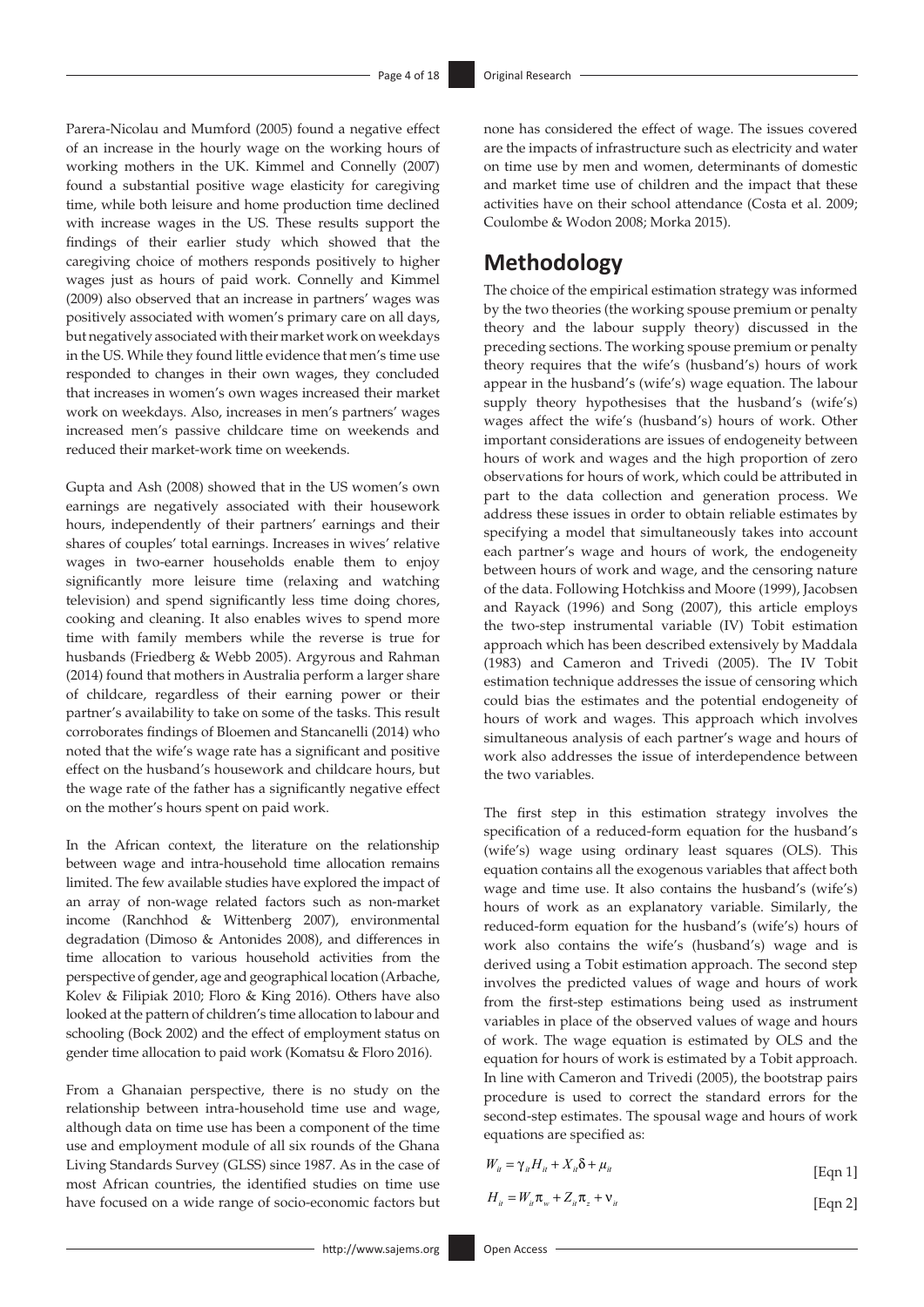In Equation 1 and Equation 2, the variables  $H_u$  and  $W_u$ represent the vectors of paid and unpaid hours of work, and wages. The subscript *i* represents either the husband or the wife and the subscript *t* represents the time of the survey. The variables  $X_{it}$  and  $Z_{it}$  are the vectors of the exogenous variables that affect wage and hours of work. Although both  $X_{it}$  and  $Z_{it}$  contain some common variables, each contains variables that make it possible to identify the structural model. *Z<sub>it</sub>* contains non-wage income (remittance used as a proxy) which affects hours of work but does not affect wage; *X<sub>it</sub>* contains two variables (sector of employment and availability of a union at the workplace) that affect wage but not hours of work. From Equation 1 and Equation 2, the estimable equations for wages, paid and unpaid hours of work are respectively expressed as Equations 3, 4 and 5 with their a priori expectations:

$$
Wage_{ii} = \alpha_0 + \alpha_1 Hrs_{ii} + \alpha_2 Age_{ii} + \alpha_3 Agesq_{ii} + \alpha_4 Ethnic_{ii}
$$
  
+  $\alpha_5 Edu_{ii} + \alpha_6 Urban_{ii} + \alpha_7 Union_{ii} + \alpha_8 Sect_{ii} + \nu_{ii}$  [Eqn 3]

$$
\alpha_{1} > 0, \alpha_{2} < 0, \alpha_{3} > 0, \alpha_{4} > 0 \text{ or } < 0, \alpha_{5} > 0, \alpha_{6} >
$$
  
\n
$$
0, \alpha_{7} > 0, \alpha_{8} > 0 \text{ or } < 0
$$
  
\n
$$
Hrs_{\rho i} = \beta_{0} + \beta_{1} Wage_{i} + \beta_{2} Wagesq_{i} + \beta_{3} Rem_{i}
$$
  
\n
$$
+ \beta_{4} Age_{i} + \beta_{5} Agesa_{i} + \beta_{6}Ethinic_{i} + \beta_{7} Edu_{i}
$$
  
\n
$$
+ \beta_{8} child_{i} + \beta_{9} Urban_{i} + \gamma_{i}
$$
  
\n[Eqn 4]  
\n
$$
\beta_{1} > 0, \beta_{2} < 0, \beta_{3} < 0, \beta_{4} > 0, \beta_{5} < 0, \beta_{6} > 0 \text{ or } < 0,
$$

$$
\beta_{\gamma} > 0, \beta_{s} < 0, \beta_{9} > 0
$$
\n
$$
Hrs_{hi} = \delta_{0} + \delta_{1} Wage_{i} + \delta_{2} Wagesq_{i} + \delta_{3} Rem_{i}
$$
\n
$$
+ \delta_{4} Age_{i} + \delta_{5} Agesq_{i} + \delta_{6} Ethinic_{i} + \delta_{7} Edu_{i}
$$
\n
$$
+ \delta_{8} child_{i} + \delta_{9} Urban_{i} + \gamma_{i}
$$
\n[Eqn 5]

 $\delta_1 < 0, \beta_2 > 0, \delta_3 > 0, \delta_4 > 0, \delta_5 < 0, \delta_6 > 0$  or  $<$  0,  $\delta$ <sub>7</sub>  $<$  0,  $\delta$ <sub>8</sub>  $>$  0,  $\delta$ <sub>9</sub>  $<$  0

In Equation 4 and Equation 5, the subscripts *p* and *h* represent hours spent on paid and unpaid (household) work. Unpaid hours of work is an aggregated variable computed from hours spent on various household activities, including cooking, cleaning, shopping, collecting food from the garden, taking care of the sick and caring for children. Similarly, hours of paid work is an aggregated variable computed from hours engaged in primary and secondary occupations. Nominal wage was computed as the sum of the nominal income earned from main and secondary occupations while real wage was computed by dividing the nominal wage by the consumer price index (CPI). Also, wage had been captured in hourly, daily, weekly, monthly, quarterly and yearly units (Ghana Statistical Service 2014a). However, to ensure consistency between the time use indicators, all these units were converted into weeks. For policy purposes, the weekly wages were further computed on hourly bases by dividing the total wage receipts in a given period by the number of hours worked (Ghana Statistical Service 2014a). This means that the results are interpreted as hourly wages and weekly hours of work.

An earlier study by Song (2007) suggested a non-linear relationship between spousal wage and hours of work. The net effect of a further increase in wage depends on the dominance between the income and substitution effects and the perception of the individual regarding leisure. Given that leisure is a normal good, an increase in wage will induce the individual to spend more hours on paid work if the substitution effect outweighs the income effect (Ehrenberg & Smith 2016). Considering the feedback effect between labour supply and household production, the inverse of these hypotheses may hold for the effect of further wage increases on hours of unpaid work, holding other factors including sociocultural norms that affect gender roles in developing countries constant. The natural logs of both wage (*Wage*) and square of wage (*Wagesq*) are therefore included in the analysis to capture this non-linear relationship. Also included in the analysis is the natural log of remittance (*Rem*) which is used as an exclusion restriction in the equations for hours of work. Included as other control variables in both equations are age (*Age*), square of age (*Agesq*), ethnicity (*Ethnic*), education (*Edu*), the number of children under the age of 5 (*Child*) and place of residence or geographical location (*Urban*).

The normative expectation of the culture of ethnic groups shapes the distribution of decision-making power and access to resources. Ghana is made up of over 90 different ethnic groups with the Akan, Mole-Dagbani, Ewe and Ga-Dangme being the dominant ones. These different ethnic groups are characterised by a variety of kinship systems which influence gender equality in access to resources and power of decisionmaking in the household. Mainly residing in the southern part of Ghana, the Akan constitutes the largest ethnic group and is organised along matrilineal lines while most other ethnic groups, in the northern and eastern parts, are patrilineal. Among the ethnic groups, only the Ga ethnic groups are known to have somewhat anomalous bilateral inheritance and kinship structures (Baden et al. 1994). According to Baden et al. (1994) the matrilineal systems gives women greater access to resources outside marriage as opposed to patrilineal systems, but they offer little economic security to women. In this analysis, we recoded ethnicity which was captured by Ghana Statistical Service into eight categories: the Akan, Ga-Dangme, Ewe, Guan, Mole-Dagbani, Grusi, Gurma, and other minor ethnic groups in order to assess the effect of these ethnic affiliations on spousal wages and hour of work. Education has three main categories: (1) no education, (2) basic education (if a respondent completed primary or junior high school) and (3) secondary education plus (if a respondent completed at least senior high school). In the wage equation, two variables are included that capture the availability of unions at the workplace and sector of employment as exclusion restrictions. The inclusion of each of these variables is underpinned by theoretical and empirical findings.

#### **Selection of instrument**

Aside from the fact that the relationship between wage and hours of work could be endogenous due to simultaneity, omitted variable bias or misspecification and measurement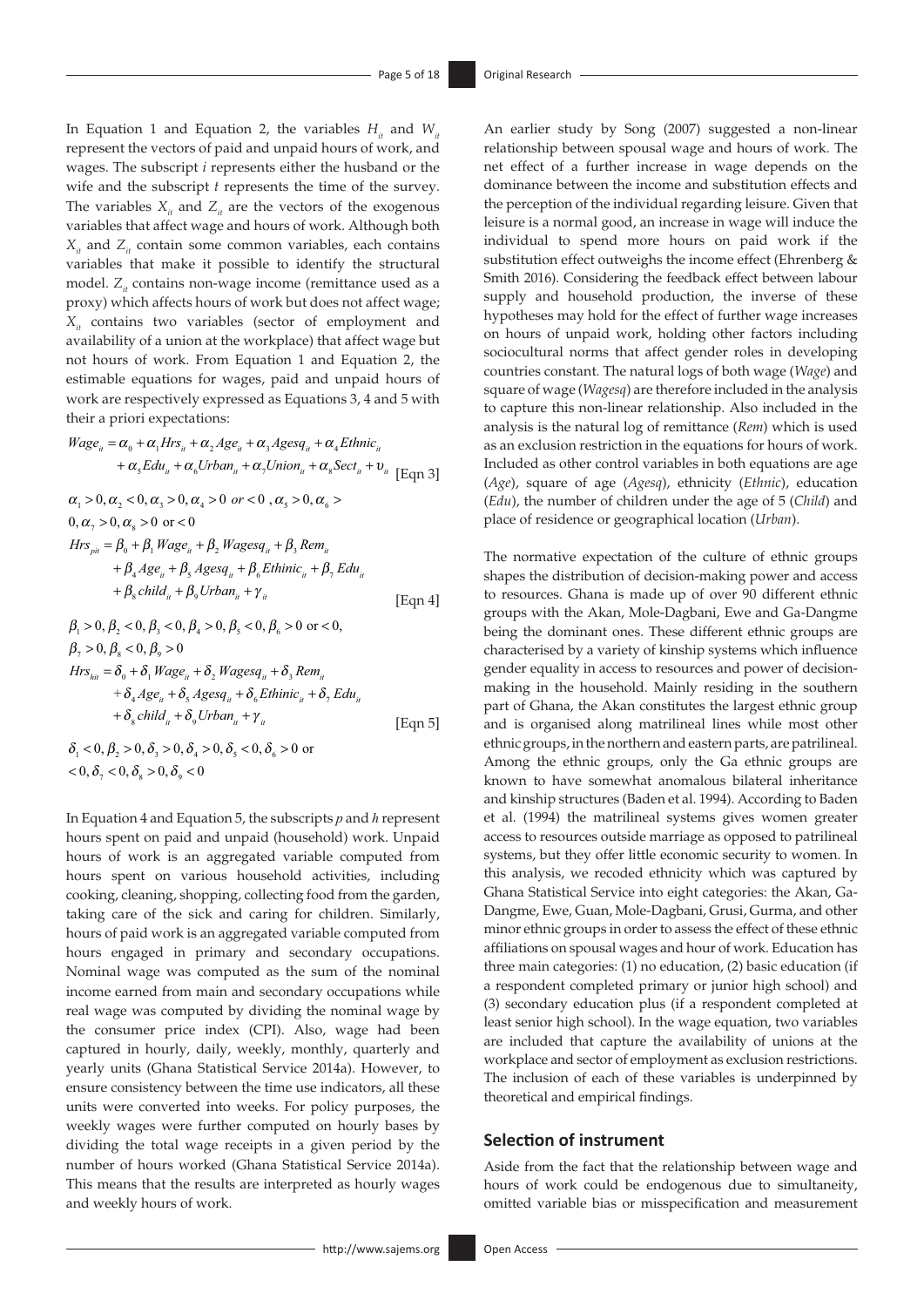errors, the interaction between the husband and the wife regarding decision-making on labour market participation and home production suggests the presence of interdependence between spousal wage and hours of work. From this perspective, the couple's wages and hours of work could also be endogenous. Previous studies have addressed this potential endogeneity by using variables such as family non-wage income, education of the respondent, union status or membership, region of residence, and industry or sector of employment (Connelly & Kimmel 2009; Sedigh et al. 2016; Song 2007). Others have used pre-tax wage, the square of the pre-tax wage, capital income and the square of capital income (Bloemen & Stancanelli 2014; Daunfeldt & Hellström 2007).

In this study, education, sector of employment and availability of unions at the workplace were directly included in the regression for hours of work as potential instruments. However, the results of the Wald test of exogeneity (see Tables 5–8) showed that education was directly correlated with hours of work. Theoretical and empirical studies suggest that union organisation and membership significantly increase wages (Bryson 2007; Farber 2005). Evidence in Ghana and other countries such as Ivory Coast, India, Germany and Canada suggests that public sector workers enjoy a public sector wage premium (Baffour & Turkson 2015; Glinskaya & Lokshin 2007; Venti 1987; Younger & Osei-Assibey 2017). Moreover, both union membership and sector of employment have been used as instruments for wage in previous studies (Sedigh et al. 2016; Song 2007). The union variable is binary and takes on the value 1 if there is a trade union at the place where the respondent works and 0, otherwise. Likewise, the sector of employment variable is binary and takes on the value 1 if the respondent works in the public sector and 0 if they work in the private sector.

# **Sample design and data**

The study relied on pooled data from the last three rounds of the GLSS (GLSS4, GLSS5 and GLSS6) conducted in 1998/1999, 2005/2006 and 2012/2013. Each covered a nationally representative sample of households interviewed over a period of 12 months and a variety of topics including the demographic characteristics of the population, education, health, employment and time use (Ghana Statistical Service 2000). The surveys used a two-stage stratified sampling design which involves the selection of enumeration areas (EAs) to represent the primary sampling units (PSUs) (see Ghana Statistical Service 2000, 2014a). These PSUs are allocated to the 10 regions using a probability proportional to population size (PPS). The EAs are further divided into urban and rural areas. This is followed by listing of households in the selected PSUs as the secondary sampling units (SSUs). At the second stage, households from each PSU are systematically selected to constitute the nationally representative sample (Ghana Statistical Service 2014a).

The GLSS4 used a sample of more than 5998 households, and over 25 000 persons (Ghana Statistical Service 2000). During the GLSS5, the sample was increased to 8687 households in 580 EAs, and 37 128 individuals. The sample sizes were

further increased to 16 772 households and 72 372 household members during the GLSS6 (Ghana Statistical Service 2014a). However, after the sample was restricted to only couples in the households where the husband and wife lived together, a pooled sample of 10 948 was arrived at, as presented in Table A1 in Appendix 1. As indicated in the introduction, the article considered couples in the same households so as to match the partners and enhance the analysis of intrahousehold interactions between couples.

# **Results and discussion**

This section comprises two main sub-sections. The first sub-section analyses the empirical findings of spousal time allocation and wages (spousal premium or penalty) while the second sub-section presents and discusses the result on the analysis of the cross-wage effects of spousal labour supply and household production. The essence of this analysis was to examine the extent of interaction between time allocation and the wages of the wife and the husband. The estimates of both the OLS and two-step IV Tobit models are presented to compare the potential biases. However, given the observed downward biases of the OLS estimates, the IV estimates are interpreted. At the bottom of the output tables, the statistic and *p*-values of the Durbin-Wu-Hausman test of exogeneity are reported. The results show that, at the conventional levels of statistical significance, the OLS estimates are biased in a downward direction; hence the need to reject the hypothesis that the hours of work are exogenous in the wage equations.

### **Estimates of spousal wage premium or penalty**

Table 1 and Table 2 present estimates of the effect of the wife's hours of paid and unpaid work and other control variables on the husband's hourly wage. Table 3 and Table 4 in turn present the effects of the husband's hours of paid and unpaid work on the wife's hourly wage equation. The estimates of the full sample models in Table 1 show evidence of a working spousal wage premium. Thus, an increase in the wife's hours of work significantly increases the husband's hourly wage. In a developing country like Ghana, wage and time allocation of men and women, married and unmarried differ due to factors including cultural values and social norms imbedded in ethnic practices, which influence the exercise of bargaining power and resource allocation in the household (Orkoh, Blaauw & Claassen 2020; Sayer 2005). These potential differences were explored in earlier studies by Hotchkiss and Moore (1999) and Song (2007) who found evidence of a premium or penalty in their sub-sample analyses based on the race or ethnicity of the respondent. Song, for instance, found a working spouse penalty among White husbands and a working spouse premium for Hispanic husbands, but the wife's hours of work had no effect on the wages of Black husbands in the US. In the current study, we test the consistency of the results by running a sub-sample analysis across ethnic groups using both paid and unpaid hours of work. The estimates of paid hours of work (see Table 2)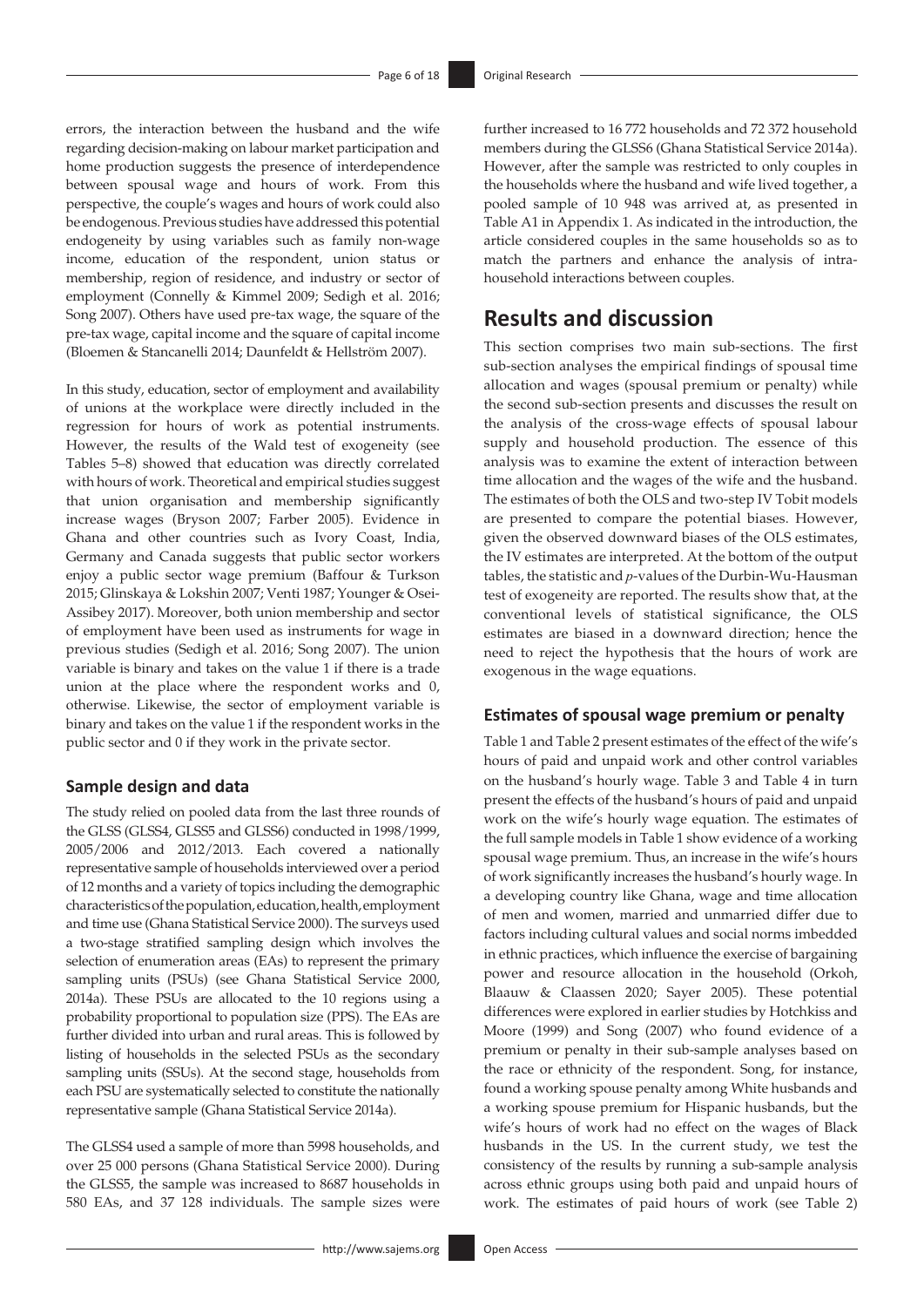| standard<br>Robust<br>$-0.018$<br>$-0.018$<br>errors<br>$-0.003$<br>$-0.025$<br>$-0.029$<br>$-0.019$<br>$-0.035$<br>$-0.015$<br>$-0.025$<br>$-0.014$<br>$-0.022$<br>$-0.001$<br>0.000<br>$-0.021$<br>$-0.02$<br>IV Tobit<br>$-0.072***$<br>$-0.074***$<br>$0.083***$<br>$-0.084***$<br>$0.062***$<br>$-0.023***$<br>$0.008***$<br>$0.167***$<br>$0.468***$<br>$0.297***$<br>$0.023***$<br>Marginal<br>$0.038***$<br>$0.049**$<br>effects<br>$-0.002$<br>10453<br>0.000<br>0.004<br>0.011<br>Yes<br>Real wage<br>standard<br><b>Robust</b><br>$-0.026$<br>$-0.016$<br>$-0.026$<br>errors<br>$-0.002$<br>$-0.027$<br>$-0.024$<br>$-0.025$<br>$-0.014$<br>$-0.017$<br>$-0.048$<br>0.000<br>0.000<br>$-0.017$<br>$-0.032$<br>$-0.03$<br>0.02<br><b>SIO</b><br>Coefficients<br>$-0.004***$<br>$-0.103***$<br>$0.078***$<br>$0.251***$<br>$0.456***$<br>$0.093***$<br>$0.004***$<br>$0.066***$<br>$1.118***$<br>$-0.072**$<br>$0.028***$<br>$-0.029*$<br>10489<br>$-0.003$<br>0.018<br>0.154<br>0.000<br>0.002<br>Yes<br>standard<br>Robust<br>errors<br>$-0.003$<br>$-0.026$<br>$-0.024$<br>$-0.028$<br>$-0.015$<br>$-0.019$<br>$-0.023$<br>$-0.017$<br>$-0.023$<br>$-0.014$<br>$-0.028$<br>$-0.022$<br>$-0.027$<br>0.000<br>$-0.001$<br>IV Tobit<br>$0.022***$<br>$0.076***$<br>$-0.085***$<br>$0.061***$<br>$0.166***$<br>$0.528***$<br>$0.293***$<br>$0.022***$<br>$-0.057**$<br>Marginal<br>$0.008***$<br>$0.026***$<br>$0.025***$<br>$-0.049*$<br>effects<br>10453<br>$-0.004$<br>0.000<br>0.004<br>0.002<br>Yes<br>Nominal wage<br>standard<br>Robust<br>$-0.016$<br>$-0.026$<br>$-0.026$<br>$-0.049$<br>errors<br>0.002<br>$-0.017$<br>$-0.029$<br>$-0.014$<br>$-0.017$<br>$-0.027$<br>$-0.024$<br>$-0.032$<br>0.000<br>0.000<br>$-0.027$<br>$-0.02$<br>SIO<br>Coefficients<br>$-0.004***$<br>$0.076***$<br>$0.247***$<br>$0.515***$<br>0.099***<br>$0.094***$<br>$1.115***$<br>$-0.074**$<br>$-0.070**$<br>$0.004**$<br>$-0.031*$<br>10489<br>$0.049*$<br>0.009<br>0.000<br>0.017<br>0.171<br>0.03<br>Yes<br>standard<br>Robust<br>errors<br>$-0.004$<br>$-0.018$<br>$-0.029$<br>$-0.015$<br>$-0.018$<br>$-0.024$<br>$-0.023$<br>$-0.025$<br>$-0.033$<br>$-0.012$<br>$-0.024$<br>$-0.001$<br>0.000<br>$-0.027$<br>$-0.02$<br>IV Tobit<br>$-0.105***$<br>-0.000 ***<br>$0.074***$<br>$0.264***$<br>$0.026***$<br>$0.038***$<br>$0.040***$<br>$0.176***$<br>$0.450***$<br>$0.295***$<br>$0.001***$<br>$-0.060**$<br>$-0.061**$<br>Marginal<br>$-0.059*$<br>effects<br>$-0.024$<br>10453<br>$-0.001$<br>0.013<br>Yes<br>Real wage<br>standard<br><b>Robust</b><br>$-0.017$<br>$-0.018$<br>$-0.046$<br>errors<br>$-0.002$<br>$-0.027$<br>$-0.024$<br>$-0.025$<br>$-0.018$<br>$-0.014$<br>$-0.032$<br>$-0.027$<br>$-0.027$<br>0.000<br>0.000<br>$-0.03$<br>$-0.02$<br>STO<br>చి<br>$-0.085***$<br>$0.104***$<br>$0.086***$<br>$-0.036**$<br>$0.264***$<br>Coefficien<br>$0.004***$<br>$-0.067**$<br>$0.041***$<br>$0.464***$<br>$0.062***$<br>$0.892***$<br>$0.001***$<br>10489<br>0.004<br>0.035<br>0.009<br>0.000<br>0.132<br>Yes<br>standard<br>Robust<br>$-0.016$<br>$-0.016$<br>errors<br>$-0.004$<br>$-0.028$<br>$-0.028$<br>$-0.028$<br>$-0.014$<br>$-0.025$<br>$-0.025$<br>$-0.022$<br>$-0.001$<br>$-0.022$<br>$-0.032$<br>0.000<br>$-0.02$<br>ı<br>ı<br>IV Tobit<br>$-0.000$ ***<br>$-0.109***$<br>$-0.271***$<br>0.039***<br>$0.168***$<br>$0.508***$<br>$0.312***$<br>$0.027***$<br>$-0.062**$<br>$-0.063**$<br>Marginal<br>$0.031***$<br>$0.032***$<br>$0.001***$<br>$-0.0003$<br>$-0.062*$<br>effects<br>10453<br>$-0.043$<br>$-0.015$<br>Yes<br>Nominal wage<br>standard<br>Robust<br>$-0.026$<br>$-0.017$<br>$-0.046$<br>errors<br>$-0.002$<br>$-0.024$<br>$-0.014$<br>$-0.018$<br>$-0.027$<br>$-0.017$<br>$-0.027$<br>0.000<br>$-0.021$<br>$-0.032$<br>$-0.027$<br>0.000<br>$-0.03$<br>ï<br>ı<br>ı<br>STO<br>Coefficients<br>$-0.096***$<br>$-0.083***$<br>$-0.090***$<br>$0.259***$<br>$0.524***$<br>$0.067***$<br>$0.001***$<br>$-0.037**$<br>$0.886***$<br>$-0.069**$<br>$0.003***$<br>$0.047**$<br>$0.062***$<br>10489<br>0.015<br>0.029<br>0.000<br>0.15<br>Yes | logged hourly wage:<br>variable: Husband's |  | Models for paid hours of | work |  | Dependent variable |  | Models for unpaid hours of work |  |  |
|------------------------------------------------------------------------------------------------------------------------------------------------------------------------------------------------------------------------------------------------------------------------------------------------------------------------------------------------------------------------------------------------------------------------------------------------------------------------------------------------------------------------------------------------------------------------------------------------------------------------------------------------------------------------------------------------------------------------------------------------------------------------------------------------------------------------------------------------------------------------------------------------------------------------------------------------------------------------------------------------------------------------------------------------------------------------------------------------------------------------------------------------------------------------------------------------------------------------------------------------------------------------------------------------------------------------------------------------------------------------------------------------------------------------------------------------------------------------------------------------------------------------------------------------------------------------------------------------------------------------------------------------------------------------------------------------------------------------------------------------------------------------------------------------------------------------------------------------------------------------------------------------------------------------------------------------------------------------------------------------------------------------------------------------------------------------------------------------------------------------------------------------------------------------------------------------------------------------------------------------------------------------------------------------------------------------------------------------------------------------------------------------------------------------------------------------------------------------------------------------------------------------------------------------------------------------------------------------------------------------------------------------------------------------------------------------------------------------------------------------------------------------------------------------------------------------------------------------------------------------------------------------------------------------------------------------------------------------------------------------------------------------------------------------------------------------------------------------------------------------------------------------------------------------------------------------------------------------------------------------------------------------------------------------------------------------------------------------------------------------------------------------------------------------------------------------------------------------------------------------------------------------------------------------------------------------------------------------------------------------------------------------------------------------------------------------------------------------------------------------------------------------------------------------------------------------------------------------------------------------------------------------------------------------------------------------------------------------------------------------------------------------------------------------------------------------------------|--------------------------------------------|--|--------------------------|------|--|--------------------|--|---------------------------------|--|--|
|                                                                                                                                                                                                                                                                                                                                                                                                                                                                                                                                                                                                                                                                                                                                                                                                                                                                                                                                                                                                                                                                                                                                                                                                                                                                                                                                                                                                                                                                                                                                                                                                                                                                                                                                                                                                                                                                                                                                                                                                                                                                                                                                                                                                                                                                                                                                                                                                                                                                                                                                                                                                                                                                                                                                                                                                                                                                                                                                                                                                                                                                                                                                                                                                                                                                                                                                                                                                                                                                                                                                                                                                                                                                                                                                                                                                                                                                                                                                                                                                                                                                                    |                                            |  |                          |      |  |                    |  |                                 |  |  |
|                                                                                                                                                                                                                                                                                                                                                                                                                                                                                                                                                                                                                                                                                                                                                                                                                                                                                                                                                                                                                                                                                                                                                                                                                                                                                                                                                                                                                                                                                                                                                                                                                                                                                                                                                                                                                                                                                                                                                                                                                                                                                                                                                                                                                                                                                                                                                                                                                                                                                                                                                                                                                                                                                                                                                                                                                                                                                                                                                                                                                                                                                                                                                                                                                                                                                                                                                                                                                                                                                                                                                                                                                                                                                                                                                                                                                                                                                                                                                                                                                                                                                    |                                            |  |                          |      |  |                    |  |                                 |  |  |
|                                                                                                                                                                                                                                                                                                                                                                                                                                                                                                                                                                                                                                                                                                                                                                                                                                                                                                                                                                                                                                                                                                                                                                                                                                                                                                                                                                                                                                                                                                                                                                                                                                                                                                                                                                                                                                                                                                                                                                                                                                                                                                                                                                                                                                                                                                                                                                                                                                                                                                                                                                                                                                                                                                                                                                                                                                                                                                                                                                                                                                                                                                                                                                                                                                                                                                                                                                                                                                                                                                                                                                                                                                                                                                                                                                                                                                                                                                                                                                                                                                                                                    |                                            |  |                          |      |  |                    |  |                                 |  |  |
|                                                                                                                                                                                                                                                                                                                                                                                                                                                                                                                                                                                                                                                                                                                                                                                                                                                                                                                                                                                                                                                                                                                                                                                                                                                                                                                                                                                                                                                                                                                                                                                                                                                                                                                                                                                                                                                                                                                                                                                                                                                                                                                                                                                                                                                                                                                                                                                                                                                                                                                                                                                                                                                                                                                                                                                                                                                                                                                                                                                                                                                                                                                                                                                                                                                                                                                                                                                                                                                                                                                                                                                                                                                                                                                                                                                                                                                                                                                                                                                                                                                                                    |                                            |  |                          |      |  |                    |  |                                 |  |  |
|                                                                                                                                                                                                                                                                                                                                                                                                                                                                                                                                                                                                                                                                                                                                                                                                                                                                                                                                                                                                                                                                                                                                                                                                                                                                                                                                                                                                                                                                                                                                                                                                                                                                                                                                                                                                                                                                                                                                                                                                                                                                                                                                                                                                                                                                                                                                                                                                                                                                                                                                                                                                                                                                                                                                                                                                                                                                                                                                                                                                                                                                                                                                                                                                                                                                                                                                                                                                                                                                                                                                                                                                                                                                                                                                                                                                                                                                                                                                                                                                                                                                                    |                                            |  |                          |      |  |                    |  |                                 |  |  |
|                                                                                                                                                                                                                                                                                                                                                                                                                                                                                                                                                                                                                                                                                                                                                                                                                                                                                                                                                                                                                                                                                                                                                                                                                                                                                                                                                                                                                                                                                                                                                                                                                                                                                                                                                                                                                                                                                                                                                                                                                                                                                                                                                                                                                                                                                                                                                                                                                                                                                                                                                                                                                                                                                                                                                                                                                                                                                                                                                                                                                                                                                                                                                                                                                                                                                                                                                                                                                                                                                                                                                                                                                                                                                                                                                                                                                                                                                                                                                                                                                                                                                    |                                            |  |                          |      |  |                    |  |                                 |  |  |
|                                                                                                                                                                                                                                                                                                                                                                                                                                                                                                                                                                                                                                                                                                                                                                                                                                                                                                                                                                                                                                                                                                                                                                                                                                                                                                                                                                                                                                                                                                                                                                                                                                                                                                                                                                                                                                                                                                                                                                                                                                                                                                                                                                                                                                                                                                                                                                                                                                                                                                                                                                                                                                                                                                                                                                                                                                                                                                                                                                                                                                                                                                                                                                                                                                                                                                                                                                                                                                                                                                                                                                                                                                                                                                                                                                                                                                                                                                                                                                                                                                                                                    |                                            |  |                          |      |  |                    |  |                                 |  |  |
|                                                                                                                                                                                                                                                                                                                                                                                                                                                                                                                                                                                                                                                                                                                                                                                                                                                                                                                                                                                                                                                                                                                                                                                                                                                                                                                                                                                                                                                                                                                                                                                                                                                                                                                                                                                                                                                                                                                                                                                                                                                                                                                                                                                                                                                                                                                                                                                                                                                                                                                                                                                                                                                                                                                                                                                                                                                                                                                                                                                                                                                                                                                                                                                                                                                                                                                                                                                                                                                                                                                                                                                                                                                                                                                                                                                                                                                                                                                                                                                                                                                                                    |                                            |  |                          |      |  |                    |  |                                 |  |  |
|                                                                                                                                                                                                                                                                                                                                                                                                                                                                                                                                                                                                                                                                                                                                                                                                                                                                                                                                                                                                                                                                                                                                                                                                                                                                                                                                                                                                                                                                                                                                                                                                                                                                                                                                                                                                                                                                                                                                                                                                                                                                                                                                                                                                                                                                                                                                                                                                                                                                                                                                                                                                                                                                                                                                                                                                                                                                                                                                                                                                                                                                                                                                                                                                                                                                                                                                                                                                                                                                                                                                                                                                                                                                                                                                                                                                                                                                                                                                                                                                                                                                                    |                                            |  |                          |      |  |                    |  |                                 |  |  |
|                                                                                                                                                                                                                                                                                                                                                                                                                                                                                                                                                                                                                                                                                                                                                                                                                                                                                                                                                                                                                                                                                                                                                                                                                                                                                                                                                                                                                                                                                                                                                                                                                                                                                                                                                                                                                                                                                                                                                                                                                                                                                                                                                                                                                                                                                                                                                                                                                                                                                                                                                                                                                                                                                                                                                                                                                                                                                                                                                                                                                                                                                                                                                                                                                                                                                                                                                                                                                                                                                                                                                                                                                                                                                                                                                                                                                                                                                                                                                                                                                                                                                    |                                            |  |                          |      |  |                    |  |                                 |  |  |
|                                                                                                                                                                                                                                                                                                                                                                                                                                                                                                                                                                                                                                                                                                                                                                                                                                                                                                                                                                                                                                                                                                                                                                                                                                                                                                                                                                                                                                                                                                                                                                                                                                                                                                                                                                                                                                                                                                                                                                                                                                                                                                                                                                                                                                                                                                                                                                                                                                                                                                                                                                                                                                                                                                                                                                                                                                                                                                                                                                                                                                                                                                                                                                                                                                                                                                                                                                                                                                                                                                                                                                                                                                                                                                                                                                                                                                                                                                                                                                                                                                                                                    |                                            |  |                          |      |  |                    |  |                                 |  |  |
|                                                                                                                                                                                                                                                                                                                                                                                                                                                                                                                                                                                                                                                                                                                                                                                                                                                                                                                                                                                                                                                                                                                                                                                                                                                                                                                                                                                                                                                                                                                                                                                                                                                                                                                                                                                                                                                                                                                                                                                                                                                                                                                                                                                                                                                                                                                                                                                                                                                                                                                                                                                                                                                                                                                                                                                                                                                                                                                                                                                                                                                                                                                                                                                                                                                                                                                                                                                                                                                                                                                                                                                                                                                                                                                                                                                                                                                                                                                                                                                                                                                                                    |                                            |  |                          |      |  |                    |  |                                 |  |  |
|                                                                                                                                                                                                                                                                                                                                                                                                                                                                                                                                                                                                                                                                                                                                                                                                                                                                                                                                                                                                                                                                                                                                                                                                                                                                                                                                                                                                                                                                                                                                                                                                                                                                                                                                                                                                                                                                                                                                                                                                                                                                                                                                                                                                                                                                                                                                                                                                                                                                                                                                                                                                                                                                                                                                                                                                                                                                                                                                                                                                                                                                                                                                                                                                                                                                                                                                                                                                                                                                                                                                                                                                                                                                                                                                                                                                                                                                                                                                                                                                                                                                                    |                                            |  |                          |      |  |                    |  |                                 |  |  |
|                                                                                                                                                                                                                                                                                                                                                                                                                                                                                                                                                                                                                                                                                                                                                                                                                                                                                                                                                                                                                                                                                                                                                                                                                                                                                                                                                                                                                                                                                                                                                                                                                                                                                                                                                                                                                                                                                                                                                                                                                                                                                                                                                                                                                                                                                                                                                                                                                                                                                                                                                                                                                                                                                                                                                                                                                                                                                                                                                                                                                                                                                                                                                                                                                                                                                                                                                                                                                                                                                                                                                                                                                                                                                                                                                                                                                                                                                                                                                                                                                                                                                    |                                            |  |                          |      |  |                    |  |                                 |  |  |
|                                                                                                                                                                                                                                                                                                                                                                                                                                                                                                                                                                                                                                                                                                                                                                                                                                                                                                                                                                                                                                                                                                                                                                                                                                                                                                                                                                                                                                                                                                                                                                                                                                                                                                                                                                                                                                                                                                                                                                                                                                                                                                                                                                                                                                                                                                                                                                                                                                                                                                                                                                                                                                                                                                                                                                                                                                                                                                                                                                                                                                                                                                                                                                                                                                                                                                                                                                                                                                                                                                                                                                                                                                                                                                                                                                                                                                                                                                                                                                                                                                                                                    |                                            |  |                          |      |  |                    |  |                                 |  |  |
|                                                                                                                                                                                                                                                                                                                                                                                                                                                                                                                                                                                                                                                                                                                                                                                                                                                                                                                                                                                                                                                                                                                                                                                                                                                                                                                                                                                                                                                                                                                                                                                                                                                                                                                                                                                                                                                                                                                                                                                                                                                                                                                                                                                                                                                                                                                                                                                                                                                                                                                                                                                                                                                                                                                                                                                                                                                                                                                                                                                                                                                                                                                                                                                                                                                                                                                                                                                                                                                                                                                                                                                                                                                                                                                                                                                                                                                                                                                                                                                                                                                                                    |                                            |  |                          |      |  |                    |  |                                 |  |  |
|                                                                                                                                                                                                                                                                                                                                                                                                                                                                                                                                                                                                                                                                                                                                                                                                                                                                                                                                                                                                                                                                                                                                                                                                                                                                                                                                                                                                                                                                                                                                                                                                                                                                                                                                                                                                                                                                                                                                                                                                                                                                                                                                                                                                                                                                                                                                                                                                                                                                                                                                                                                                                                                                                                                                                                                                                                                                                                                                                                                                                                                                                                                                                                                                                                                                                                                                                                                                                                                                                                                                                                                                                                                                                                                                                                                                                                                                                                                                                                                                                                                                                    |                                            |  |                          |      |  |                    |  |                                 |  |  |
|                                                                                                                                                                                                                                                                                                                                                                                                                                                                                                                                                                                                                                                                                                                                                                                                                                                                                                                                                                                                                                                                                                                                                                                                                                                                                                                                                                                                                                                                                                                                                                                                                                                                                                                                                                                                                                                                                                                                                                                                                                                                                                                                                                                                                                                                                                                                                                                                                                                                                                                                                                                                                                                                                                                                                                                                                                                                                                                                                                                                                                                                                                                                                                                                                                                                                                                                                                                                                                                                                                                                                                                                                                                                                                                                                                                                                                                                                                                                                                                                                                                                                    |                                            |  |                          |      |  |                    |  |                                 |  |  |
|                                                                                                                                                                                                                                                                                                                                                                                                                                                                                                                                                                                                                                                                                                                                                                                                                                                                                                                                                                                                                                                                                                                                                                                                                                                                                                                                                                                                                                                                                                                                                                                                                                                                                                                                                                                                                                                                                                                                                                                                                                                                                                                                                                                                                                                                                                                                                                                                                                                                                                                                                                                                                                                                                                                                                                                                                                                                                                                                                                                                                                                                                                                                                                                                                                                                                                                                                                                                                                                                                                                                                                                                                                                                                                                                                                                                                                                                                                                                                                                                                                                                                    |                                            |  |                          |      |  |                    |  |                                 |  |  |
|                                                                                                                                                                                                                                                                                                                                                                                                                                                                                                                                                                                                                                                                                                                                                                                                                                                                                                                                                                                                                                                                                                                                                                                                                                                                                                                                                                                                                                                                                                                                                                                                                                                                                                                                                                                                                                                                                                                                                                                                                                                                                                                                                                                                                                                                                                                                                                                                                                                                                                                                                                                                                                                                                                                                                                                                                                                                                                                                                                                                                                                                                                                                                                                                                                                                                                                                                                                                                                                                                                                                                                                                                                                                                                                                                                                                                                                                                                                                                                                                                                                                                    |                                            |  |                          |      |  |                    |  |                                 |  |  |
|                                                                                                                                                                                                                                                                                                                                                                                                                                                                                                                                                                                                                                                                                                                                                                                                                                                                                                                                                                                                                                                                                                                                                                                                                                                                                                                                                                                                                                                                                                                                                                                                                                                                                                                                                                                                                                                                                                                                                                                                                                                                                                                                                                                                                                                                                                                                                                                                                                                                                                                                                                                                                                                                                                                                                                                                                                                                                                                                                                                                                                                                                                                                                                                                                                                                                                                                                                                                                                                                                                                                                                                                                                                                                                                                                                                                                                                                                                                                                                                                                                                                                    |                                            |  |                          |      |  |                    |  |                                 |  |  |
|                                                                                                                                                                                                                                                                                                                                                                                                                                                                                                                                                                                                                                                                                                                                                                                                                                                                                                                                                                                                                                                                                                                                                                                                                                                                                                                                                                                                                                                                                                                                                                                                                                                                                                                                                                                                                                                                                                                                                                                                                                                                                                                                                                                                                                                                                                                                                                                                                                                                                                                                                                                                                                                                                                                                                                                                                                                                                                                                                                                                                                                                                                                                                                                                                                                                                                                                                                                                                                                                                                                                                                                                                                                                                                                                                                                                                                                                                                                                                                                                                                                                                    |                                            |  |                          |      |  |                    |  |                                 |  |  |
|                                                                                                                                                                                                                                                                                                                                                                                                                                                                                                                                                                                                                                                                                                                                                                                                                                                                                                                                                                                                                                                                                                                                                                                                                                                                                                                                                                                                                                                                                                                                                                                                                                                                                                                                                                                                                                                                                                                                                                                                                                                                                                                                                                                                                                                                                                                                                                                                                                                                                                                                                                                                                                                                                                                                                                                                                                                                                                                                                                                                                                                                                                                                                                                                                                                                                                                                                                                                                                                                                                                                                                                                                                                                                                                                                                                                                                                                                                                                                                                                                                                                                    |                                            |  |                          |      |  |                    |  |                                 |  |  |
|                                                                                                                                                                                                                                                                                                                                                                                                                                                                                                                                                                                                                                                                                                                                                                                                                                                                                                                                                                                                                                                                                                                                                                                                                                                                                                                                                                                                                                                                                                                                                                                                                                                                                                                                                                                                                                                                                                                                                                                                                                                                                                                                                                                                                                                                                                                                                                                                                                                                                                                                                                                                                                                                                                                                                                                                                                                                                                                                                                                                                                                                                                                                                                                                                                                                                                                                                                                                                                                                                                                                                                                                                                                                                                                                                                                                                                                                                                                                                                                                                                                                                    |                                            |  |                          |      |  |                    |  |                                 |  |  |

TABLE 1: Effect of the wife's hours of work on the husband's wage. **TABLE 1:** Effect of the wife's hours of work on the husband's wage.

OLS, ordinary least squares; IV, instrumental variable. \* , *p* < 0.1; \*\*, *p* < 0.05; \*\*\*, *p* < 0.01.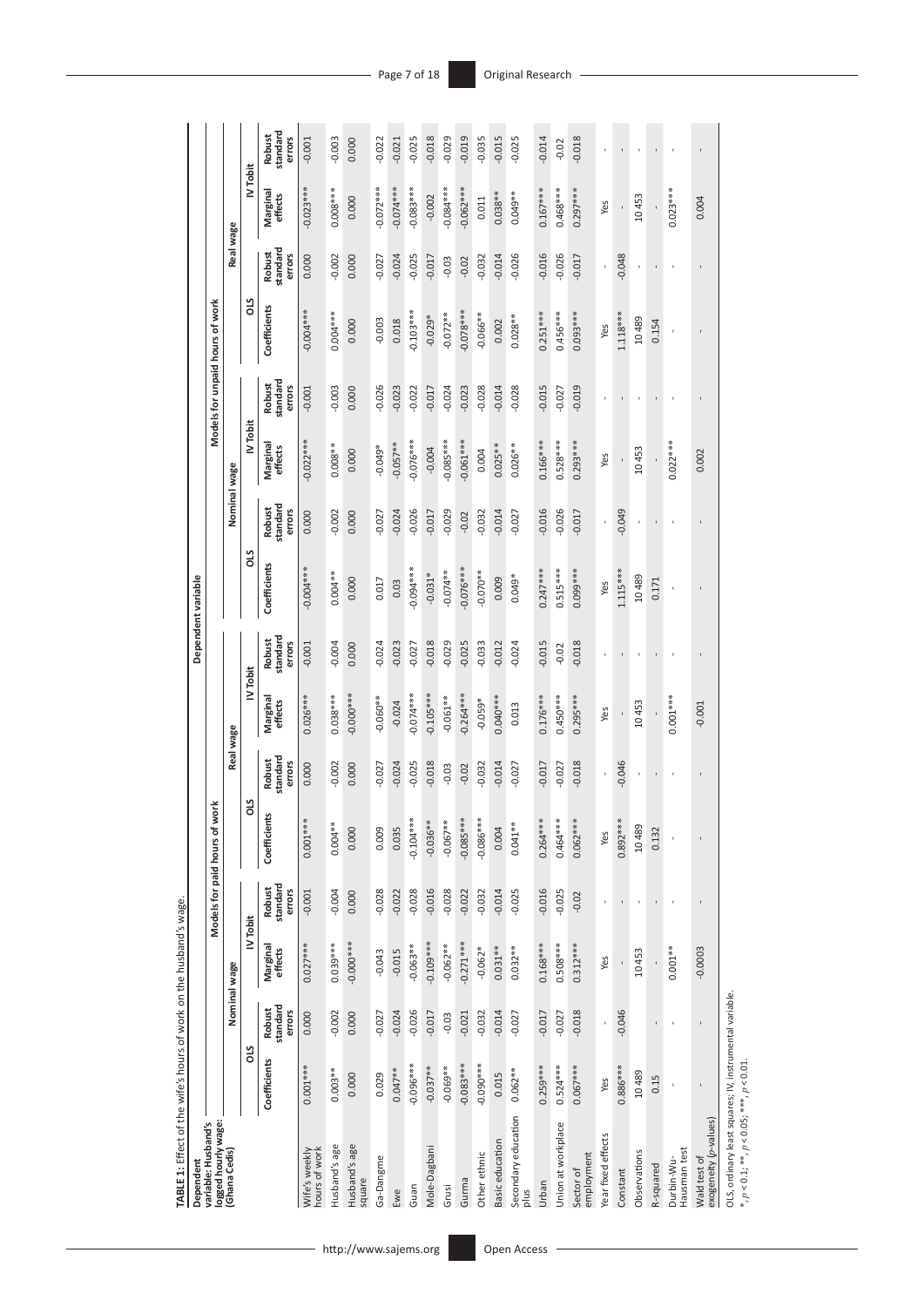| TABLE 2: Instrumental variable estimates of the wife's hours of work and the husband's wage by ethnic affiliation |                     |                   |                     |                   |                     |                   |                     |                   |                     |                   |                     |                   |                     |                   |                     |                   |
|-------------------------------------------------------------------------------------------------------------------|---------------------|-------------------|---------------------|-------------------|---------------------|-------------------|---------------------|-------------------|---------------------|-------------------|---------------------|-------------------|---------------------|-------------------|---------------------|-------------------|
| Husband's logged wage:<br>Dependent variable                                                                      | Akan                |                   | Ga-Dangme           |                   | Ewe                 |                   | Guan                |                   | Mole-<br>Dagbani    |                   | Grusi               |                   | Gurma               |                   | Other ethnic        |                   |
| Ghana Cedis                                                                                                       | Marginal<br>effects | Standard<br>error | Marginal<br>effects | Standard<br>error | Marginal<br>effects | Standard<br>error | Marginal<br>effects | Standard<br>error | Marginal<br>effects | Standard<br>error | Marginal<br>effects | Standard<br>error | Marginal<br>effects | Standard<br>error | Marginal<br>effects | Standard<br>error |
| Vife's paid hours<br>Nominal)                                                                                     | $0.020***$          | 0.001             | $0.021***$          | 0.002             | ***<br>$0.023*$     | 0.002             | $0.011***$          | 0.002             | D.008***            | 0.001             | $0.011***$          | 0.004             | $0.005*$            | 0.002             | $0.013***$          | 0.004             |
| Wife's paid hours (Real)                                                                                          | $0.019***$          | 0.001             | $0.020***$          | 0.003             | $0.022***$          | 0.002             | 0.009***            | 0.002             | $0.008***$          | 0.001             | $0.010***$          | 0.003             | $0.005***$          | 0.002             | $0.012***$          | 0.003             |
| Wife's unpaid hours<br>Nominal)                                                                                   | $-0.020***$         | 0.001             | $-0.020***$         | 0.002             | $-0.016***$         | 0.002             | $-0.008***$         | 0.002             | $0.006***$          | 0.001             | $-0.006***$         | 0.002             | $-0.004**$          | 0.001             | $-0.013***$         | 0.003             |
| Wife's unpaid hours<br>(Real)                                                                                     | $-0.021***$         | 0.001             | $-0.022***$         | 0.002             | $-0.017***$         | 0.002             | $0.009***$          | 0.002             | $-0.007***$         | 0.001             | $-0.008***$         | 0.002             | $-0.005***$         | 0.002             | $0.013***$          | 0.003             |
| Year fixed effects                                                                                                | Yes                 |                   | Yes                 |                   | Yes                 |                   | Yes                 |                   | Yes                 |                   | Yes                 |                   | Yes                 |                   | Yes                 |                   |
| Observations                                                                                                      | 4421                |                   | 837                 |                   | 1253                |                   | 486                 |                   | 2216                |                   | 362                 |                   | 476                 |                   | 402                 |                   |
| *, $p < 0.1$ ; **, $p < 0.05$ ; ***, $p < 0.01$                                                                   |                     |                   |                     |                   |                     |                   |                     |                   |                     |                   |                     |                   |                     |                   |                     |                   |

http://www.sajems.org

| Dependent variable:                   |              |                             |                     | Models for hours of paid    | work                              |                             |                     |                             |              |                             |                     |                             | Models for hours of unpaid work |                             |                     |                             |
|---------------------------------------|--------------|-----------------------------|---------------------|-----------------------------|-----------------------------------|-----------------------------|---------------------|-----------------------------|--------------|-----------------------------|---------------------|-----------------------------|---------------------------------|-----------------------------|---------------------|-----------------------------|
| Wife's logged wage:<br>Ghana Cedis    |              | Nominal wage                |                     |                             |                                   | Real wage                   |                     |                             |              | Nominal wage                |                     |                             |                                 | Real wage                   |                     |                             |
|                                       | <b>SIO</b>   |                             | IV Tobit            |                             | <b>SIO</b>                        |                             | IV Tobit            |                             | <b>SIO</b>   |                             | IV Tobit            |                             | STO                             |                             | IV Tobit            |                             |
|                                       | Coefficients | standard<br>Robust<br>error | Marginal<br>effects | standard<br>Robust<br>error | Coefficients                      | standard<br>Robust<br>error | Marginal<br>effects | standard<br>Robust<br>error | Coefficients | standard<br>Robust<br>error | Marginal<br>effects | standard<br>Robust<br>error | Coefficients                    | standard<br>Robust<br>error | Marginal<br>effects | standard<br>Robust<br>error |
| Husband's hours                       | $0.0003**$   | 0.0001                      | $0.0115***$         | 0.0009                      | 0.0000                            | 0.0000                      | $0.0004**$          | 0.0002                      | 0.0004***    | 0.0001                      | $0.0022***$         | 0.0008                      | 0.0000                          | 0.0000                      | $0.0012***$         | 0.0002                      |
| Wife's age                            | $0.0025***$  | 0.0009                      | $0.0022*$           | 0.0012                      | $0.0008***$                       | 0.0001                      | 0.0006***           | 0.0001                      | $0.0024***$  | 0.0009                      | $0.0031***$         | 0.0009                      | $0.0008***$                     | 0.0001                      | $0.0010***$         | 0.0001                      |
| Wife's age square                     | -0.0000***   | 0.0000                      | $-0.0001***$        | 0.0000                      | -0.0000 ***                       | 0.0000                      | $-0.0000**$         | 0.0000                      | -0.0000***   | 0.0000                      | $-0.0000$ ***       | 0.0000                      | 0.0000***                       | 0.0000                      | $-0.0000$ ***       | 0.0000                      |
| Ga-Dangme                             | 0.0124       | 0.0154                      | $-0.0107$           | 0.0152                      | 0.0019                            | 0.0027                      | 0.0010              | 0.0028                      | 0.0127       | 0.0154                      | 0.0153              | 0.0142                      | 0.0018                          | 0.0027                      | 0.0031              | 0.0027                      |
| Ewe                                   | 0.0153       | 0.0130                      | 0.0061              | 0.0137                      | $-0.0006$                         | 0.0024                      | $-0.0011$           | 0.0022                      | 0.0150       | 0.0130                      | 0.0189              | 0.0142                      | $-0.0006$                       | 0.0024                      | 0.0010              | 0.0024                      |
| Guan                                  | $-0.0139$    | 0.0142                      | $-0.0073$           | 0.0133                      | 0.0015                            | 0.0055                      | 0.0018              | 0.0057                      | $-0.0142$    | 0.0142                      | $-0.0134$           | 0.0140                      | 0.0015                          | 0.0055                      | 0.0020              | 0.0049                      |
| <b>Mole-Dagbani</b>                   | $0.0157*$    | 0.0092                      | 0.0043              | 0.0085                      | $-0.0011$                         | 0.0015                      | $-0.0016$           | 0.0016                      | $0.0163*$    | 0.0092                      | 0.0144              | 0.0091                      | $-0.0011$                       | 0.0015                      | $-0.0021$           | 0.0015                      |
| Grusi                                 | $-0.0084$    | 0.0128                      | 0.0184              | 0.0125                      | $-0.0039**$                       | 0.0018                      | $-0.0027$           | 0.0017                      | $-0.0084$    | 0.0128                      | $-0.0128$           | 0.0116                      | $0.0038**$                      | 0.0018                      | $-0.0059***$        | 0.0019                      |
| Gurma                                 | $-0.0085$    | 0.0075                      | $-0.0351***$        | 0.0079                      | $-0.0003$                         | 0.0019                      | $-0.0015$           | 0.0019                      | $-0.0080$    | 0.0075                      | $-0.0081$           | 0.0077                      | $-0.0004$                       | 0.0019                      | $-0.0005$           | 0.0019                      |
| Other ethnic                          | $-0.0464***$ | 0.0098                      | $-0.0381***$        | 0.0088                      |                                   | 0.0035                      | $-0.0007$           | 0.0035                      | $-0.0457***$ | 0.0098                      | $0.0496***$         | 0.0101                      | $-0.0006$                       | 0.0035                      | $-0.0036$           | 0.0035                      |
| Basic education                       | $0.0142*$    | 0.0073                      | 0.0057              | 0.0059                      | $-0.0006$<br>$0.0016$<br>$0.0019$ | 0.0017                      | 0.0013              | 0.0017                      | $0.0145***$  | 0.0073                      | $0.0139*$           | 0.0072                      | 0.0016                          | 0.0017                      | 0.0014              | 0.0016                      |
| Secondary education<br>plus           | 0.0156       | 0.0150                      | 0.0201              | 0.0143                      |                                   | 0.0037                      | 0.0023              | 0.0037                      | 0.0155       | 0.0150                      | 0.0156              | 0.0153                      | 0.0020                          | 0.0037                      | 0.0022              | 0.0035                      |
| Urban                                 | $0.0801***$  | 0.0085                      | $0.0466***$         | 0.0069                      | $-0.0012$                         | 0.0018                      | $-0.0027$           | 0.0019                      | 0.0806 ***   | 0.0085                      | $0.0831***$         | 0.0077                      | $-0.0013$                       | 0.0018                      | $-0.0003$           | 0.0017                      |
| Union at workplace                    | $0.1508***$  | 0.0147                      | $0.1476***$         | 0.0134                      | $0.0259***$                       | 0.0037                      | $0.0252***$         | 0.0035                      | $0.1528***$  | 0.0146                      | $0.1524***$         | 0.0120                      | $0.0257***$                     | 0.0037                      | $0.0252***$         | 0.0039                      |
| Sector of employment                  | $0.0753***$  | 0.0092                      | $0.1407***$         | 0.0124                      | $0.0101***$                       | 0.0019                      | $0.0128***$         | 0.0025                      | $0.0729***$  | 0.0091                      | $0.0785***$         | 0.0097                      | $0.0104***$                     | 0.0019                      | $0.0129***$         | 0.0020                      |
| Year fixed effects                    | Yes          |                             | Yes                 |                             | Yes                               |                             | Yes                 |                             | Yes          |                             | Yes                 |                             | Yes                             |                             | Yes                 |                             |
| Constant                              | 0.6085 ***   | 0.0209                      |                     |                             | $0.6770***$                       | 0.0032                      |                     |                             | $0.6315***$  | 0.0198                      |                     |                             | $0.6749***$                     | 0.0034                      |                     |                             |
| Observations                          | 10489        |                             | 10453               |                             | 10489                             |                             | 10453               |                             | 10489        |                             | 10453               |                             | 10489                           |                             | 10453               |                             |
| R-squared                             | 0.0643       |                             |                     |                             | $\overline{ }$<br>0.027           |                             |                     |                             | 0.0218       |                             |                     |                             | 0.0031                          |                             |                     |                             |
| Durbin-Wu-Hausman<br>test             |              |                             | -0.0002***          |                             |                                   |                             | $-0.0001**$         |                             |              |                             | $0.0004***$         |                             |                                 |                             | $-0.00007**$        |                             |
| Wald test of exogeneity<br>(p-values) |              |                             | (0.0002)            |                             |                                   |                             | (0.00003)           |                             |              |                             | (0.0002)            |                             |                                 |                             | (0.00003)           |                             |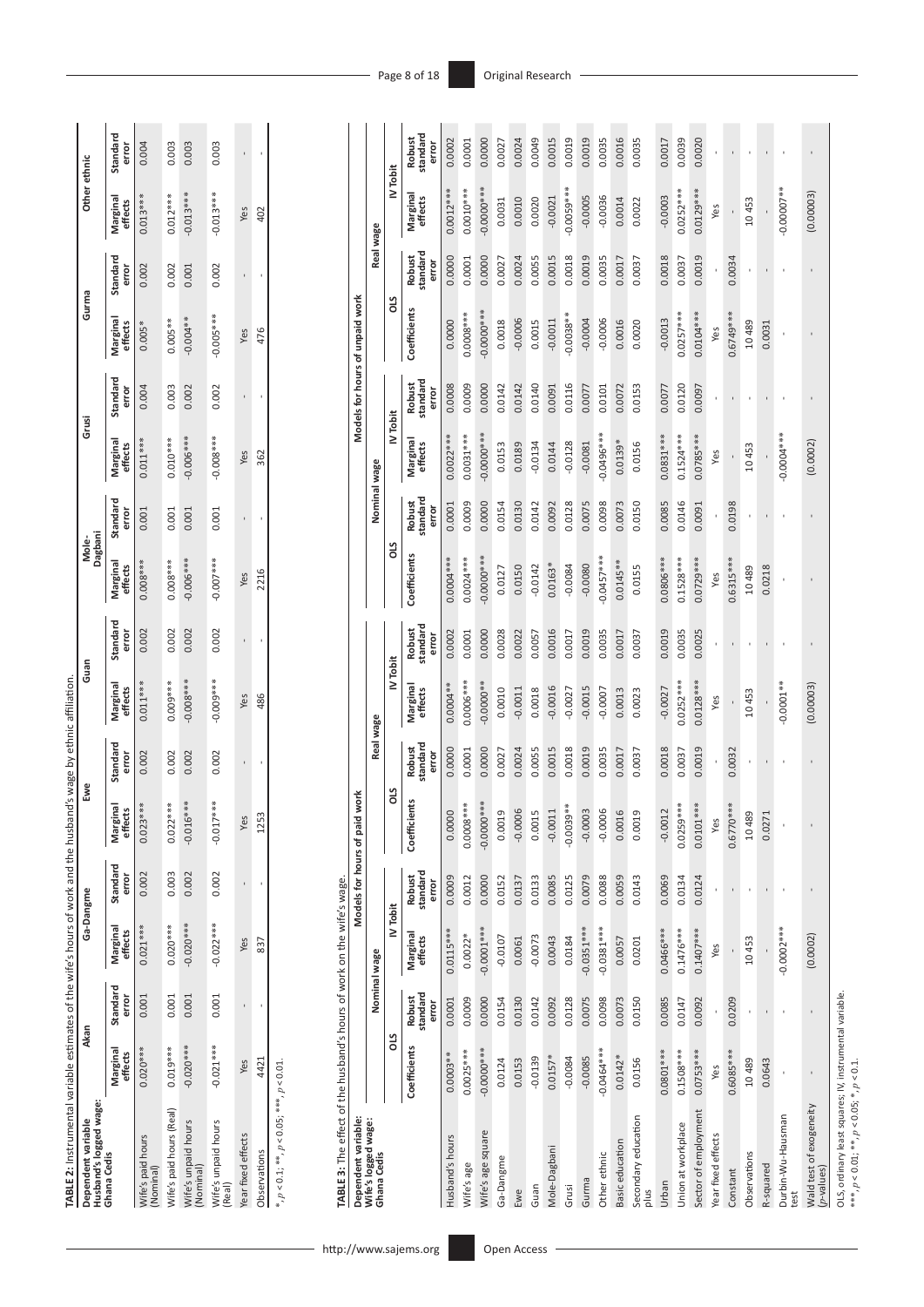suggest evidence of a working spouse premium for the husband regardless of the ethnic affiliation. Evidence of this spousal premium is confirmed by the negative relationship between hours of unpaid work and a husband's hourly wage. These results support the selection thesis that men in Ghana who are already on a steep career track are more likely to marry and, in fact, marry women who are equally employed (Barg & Beblo 2007; Ludwig & Brüderl 2018).

In addition to the wife's hours of paid and unpaid work, the husband's own age has a non-linear relationship with his hourly wage. The hourly wage first increases with an increase in age and then becomes negative after a certain age threshold. As a person ages and gain more experience at work, they are more likely to receive higher wages. However, after a certain age (mostly after the retirement age threshold), age tends to have less effect on wages due to factors including poor health, or occupational immobility which in turn can result from technological advancement. Unlike for the within group analysis, results with ethnicity as a control variable (see Table 1) indicate that keeping the Akan ethnic group, which constitutes the majority (47.5%) of the ethnic groups in Ghana, as the reference category, the results show that wage decreases for a husband who is affiliated with the Ga, Guan, Ewe, Mole-Dagbani, Grusi and other ethnic groups. These differences in the effect of ethnicity on the spousal wage could be explained by ethnic practices that determine women's access to resources. Compared to the Akan ethnic group, which is organised on a matrilineal system, almost all of these ethnic groups are organised on a patrilineal system which does not give greater access to resources outside marriage (Baden et al. 1994).

The estimates of education confirm the expected positive association with wages. Geographical location (settlement) remains one of the factors that directly determine households' access to social services and engagement in economic activities and indirectly affects their time allocation decision and earnings. This analysis shows that a husband in an urban area earns higher wages than his counterparts in the rural areas. Consistent with the a priori expectation, the availability of a union in the workplace has a positive influence on the husband's wage. In summary, this analysis has shown evidence of a working spouse wage premium for men in Ghana regardless of their ethnic affiliation or level of education.

The models in Table 3 indicate a positive association between the husband's labour supply and the wife's wage. The magnitude of the coefficients, however, is smaller than those revealed in the models for the husband's wage. Contrary to the results in the husband's wage equations, there is a positive association between the husband's hours of household production and the wife's wage. However, across ethnic affiliation (see Table 4), the results show that an increase in the husband's hours of unpaid work is negatively associated with the wife's wages. This negative association could mean that when men increase their hours of household

| <b>TABLE 4:</b> Instrumental variable estimates of the husband's hours of work and the wife's wage by ethnic affiliation |                     |                   |                     |                   |                     |                   |                     |                   |                     |                   |                     |                   |                     |                   |                     |                   |
|--------------------------------------------------------------------------------------------------------------------------|---------------------|-------------------|---------------------|-------------------|---------------------|-------------------|---------------------|-------------------|---------------------|-------------------|---------------------|-------------------|---------------------|-------------------|---------------------|-------------------|
| Dependent variable                                                                                                       | Akan                |                   | Ga-Dangme           |                   | Ewe                 |                   | Guan                |                   | Mole-Dagbani        |                   | Grusi               |                   | Gurma               |                   | Other ethnic        |                   |
| Wife's logged wage:<br>Ghana Cedis                                                                                       | Marginal<br>effects | Standard<br>error | Marginal<br>effects | Standard<br>error | Marginal<br>effects | Standard<br>error | Marginal<br>effects | Standard<br>error | Marginal<br>effects | Standard<br>error | Marginal<br>effects | Standard<br>error | Marginal<br>effects | Standard<br>error | Marginal<br>effects | Standard<br>error |
| nours (nominal)<br>Husband's paid                                                                                        | 0.008***            | 0.001             | 0.007***            | 0.002             | 0.007***            | 0.002             | 0.007***            | 0.002             | $0.002**$           | 0.001             | 0.002               | 0.002             | $-0.000$            | 0.001             | 0.002               | (0.001)           |
| Husband's paid<br>hours (Real)                                                                                           | $0.033***$          | 0.002             | 0.029***            | 0.005             | $0.037***$          | 0.004             | $0.018***$          | 0.005             | $0.015***$          | 0.002             | $0.014***$          | 0.003             | $0.007**$           | 0.003             | $0.025***$          | (0.005)           |
| Husband's unpaid<br>nours (nominal)                                                                                      | $-0.006***$         | 0.001             | $-0.005*$           | 0.003             | $-0.003$            | 0.003             | $-0.008$            | 0.005             | 0.005***            | 0.001             | $-0.006$            | 0.004             | 0.000               | 0.001             | $-0.002$            | (0.002)           |
| Husband's unpaid<br>nours (Real)                                                                                         | $-0.030***$         | 0.002             | $-0.028***$         | 0.005             | $-0.023***$         | 0.006             | $-0.012**$          | 0.005             | $-0.023***$         | 0.002             | $-0.021***$         | 0.007             | $-0.015***$         | 0.004             | $0.018***$          | (0.005)           |
| rear fixed effects                                                                                                       | Yes                 |                   | Yes                 |                   | Yes                 |                   | Yes                 |                   | Yes                 |                   | Yes                 |                   | Yes                 |                   | Yes                 |                   |
| Observations                                                                                                             | 4421                |                   | 837                 |                   | 1253                |                   | 486                 |                   | 2216                |                   | 362                 |                   | 476                 |                   | 402                 |                   |
| ***, $p < 0.01$ ; **, $p < 0.05$ ; *, $p < 0.1$ .                                                                        |                     |                   |                     |                   |                     |                   |                     |                   |                     |                   |                     |                   |                     |                   |                     |                   |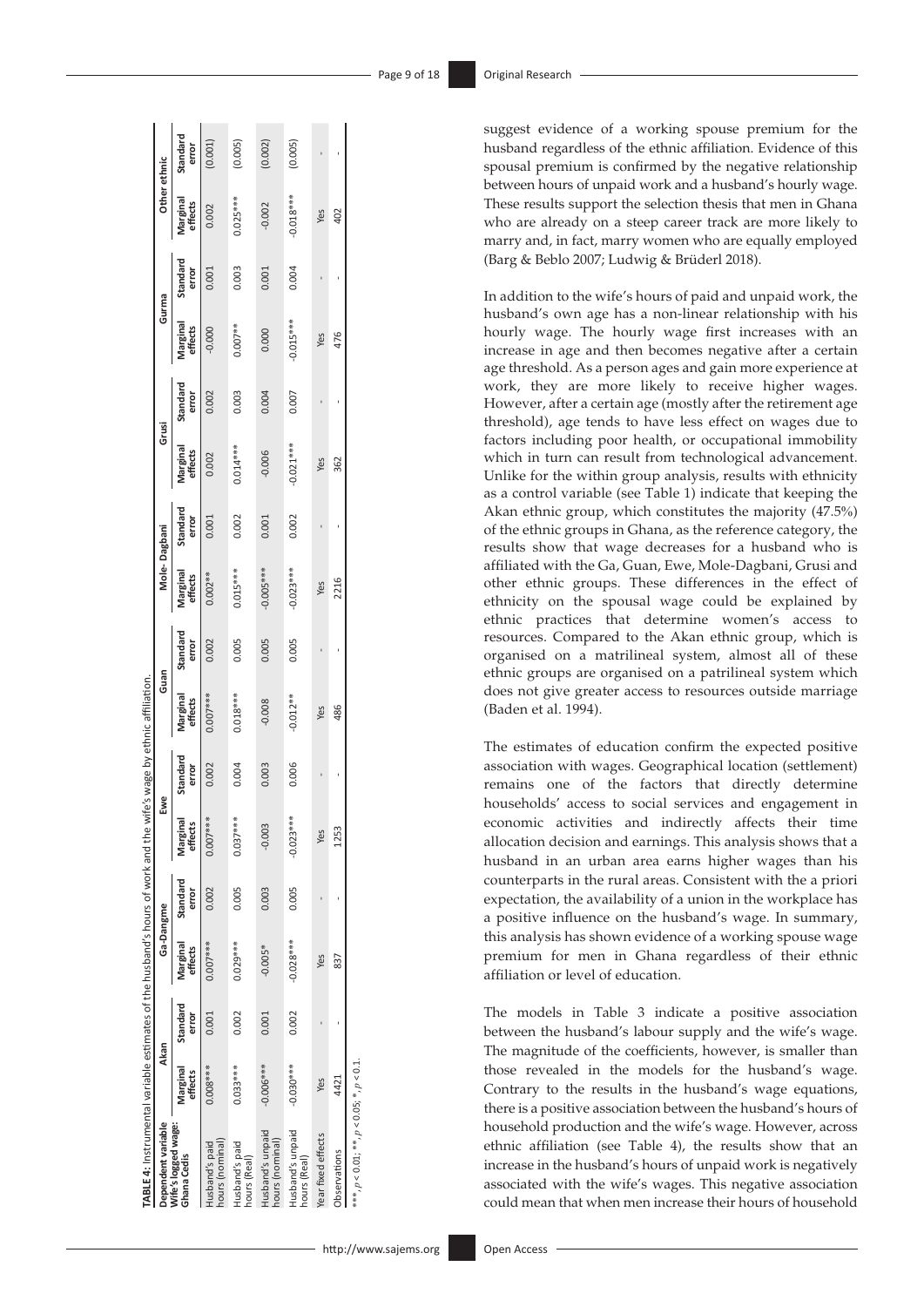production, women do not necessarily channel their free hours into market labour but rather into leisure. This in turn could be explained by either personal preference, labour market conditions that do not favour women, social norms imbedded in ethnic practices or a combination of any of the three factors.

These results suggest that the differences in spousal time allocation to household production and labour supply affect spousal wages of couples in Ghanaian households differently. The observed positive association between spousal hours of labour supply and wages lends support to the findings of Jacobsen and Rayack (1996) who observed a working spouse wage premium. Thus, married men (wives) whose wives (husbands) are gainfully employed earn higher wages than their counterparts who have non-working wives (husbands). The key explanations for these results could be: (1) the complementarity in the market production of the couples, (2) that men who are highly productive tend to marry women who are also highly productive in the labour market through assortative mating, and (3) that additional income from the working wife (husband) may allow the husband (wife) to pursue well-paying job opportunities.

Regarding the other correlates in the full models (see Table 3), the age of the wife also shows the same non-linear relationship with her hourly wage. With the Akan ethnic group as the reference category, wage increases for a woman who is affiliated with the Mole-Dagbani ethnic group but increases for a woman who is affiliated with the Gurma and other ethnic groups. The results for ethnicity as a control variable show weaker evidence among wives compared to those found in the models for the husbands. In all the models, education and urban residence are positively associated with the wife's wage. These findings give some idea of the gender inequality that exists in terms of access to the formal labour market and wages in Ghana, which is largely influenced by decisions regarding the division of labour between couples in the household. On average, men in Ghana have greater access to wage employment while women are more likely to be engaged in self-employment and informal market activities (Ghana Statistical Service 2014b).

This phenomenon is influenced by several factors, including but not limited to gender disparity in education, especially at the higher level, and the limited availability of flexible work conditions (e.g. early childhood education in public schools, onsite day care services and efficient transport systems) in the labour market which make it difficult for women to balance parenting with work. For instance, the gender parity index (GPI) increased marginally from 0.960% in 2005 to 1.01 in 2019 while the gross enrolment rate (GER) in tertiary education for women increased from 4.20% to 15.80% within the same period (World Bank, 2020). Across geographical location (see Table 3), the analysis shows that a woman in an urban area earns a higher wage than her counterpart in the rural areas. Also, availability of a union in the workplace and

employment in the public sector have significantly positive influences on the wages of the wife.

### **Cross-wage effect of spousal time allocation**

This section discusses the results on the spousal wages and hours of paid work in Table 5 and Table 6 and the results for wages and hours of unpaid work in Table 7 and Table 8. The essence of this analysis is to explore the feedback effects of labour market outcomes on intra-household hours of work. Like the analysis of spousal wage premium or penalty, only the IV Tobit estimates are interpreted because of the downward biasness of the Tobit estimates.

#### **Spousal wages and hours of paid work**

The results in Table 5 show a non-linear relationship between the hourly wage of the husband's and the wife's labour supply. Thus, the cross-wage effect of the husband's hourly wage on the wife's weekly hours of paid work is first positive and then becomes negative after a certain wage threshold. The turning point (see bottom of the output tables) shows that at wages below these thresholds, a wife whose husband earns a higher wage spends fewer hours on paid work than a wife whose husband earns a comparatively lower wage. In monetary terms, the turning points in the Tobit and IV Tobit estimates for the nominal wage (columns 2 and 3 of Table 5) translate into approximately GH¢12 and GH¢13. Similarly, the turning points for real wage (columns 5 and 6) translate into approximately GH¢38 and GH¢42.

Considering the other correlates of the wife's hours of paid work, age has a non-linear relationship with work hours. The wife's hours increase with an increase in her age up to a certain point and then begin to decrease. Compared with a wife who has no education, a wife who has acquired a higher level of education will spend more hours on paid work and fewer hours on unpaid work. It is furthermore observed that the number of children under the age of 5 in the household, ethnic affiliation and geographical location of the wife have significant effects on her hours of work. Compared with a wife who belongs to the Akan ethnic group, her counterparts affiliated with the Ga-Dangme, Ewe, Mole-Dagbani, or Gurma ethnic groups will spend fewer hours on household production. A wife who lives in an urban area will spend significantly fewer hours on household production but more hours on paid work.

Similar to that of the wife, the husband's labour supply models in Table 6 show a non-linear relationship with his hourly wage. The point at which a further increase in nominal hourly wage is associated with a reduction in hours of paid work (columns 2 and 3) is equivalent to GHC12. The corresponding values for the real wage (columns 5 and 6) are GH¢25 and GH¢28. It is obvious from the values of the turning points for the real wage that the husband's hours of paid work are more responsive to further changes in the wife's. The magnitude of the increase in the husband's hours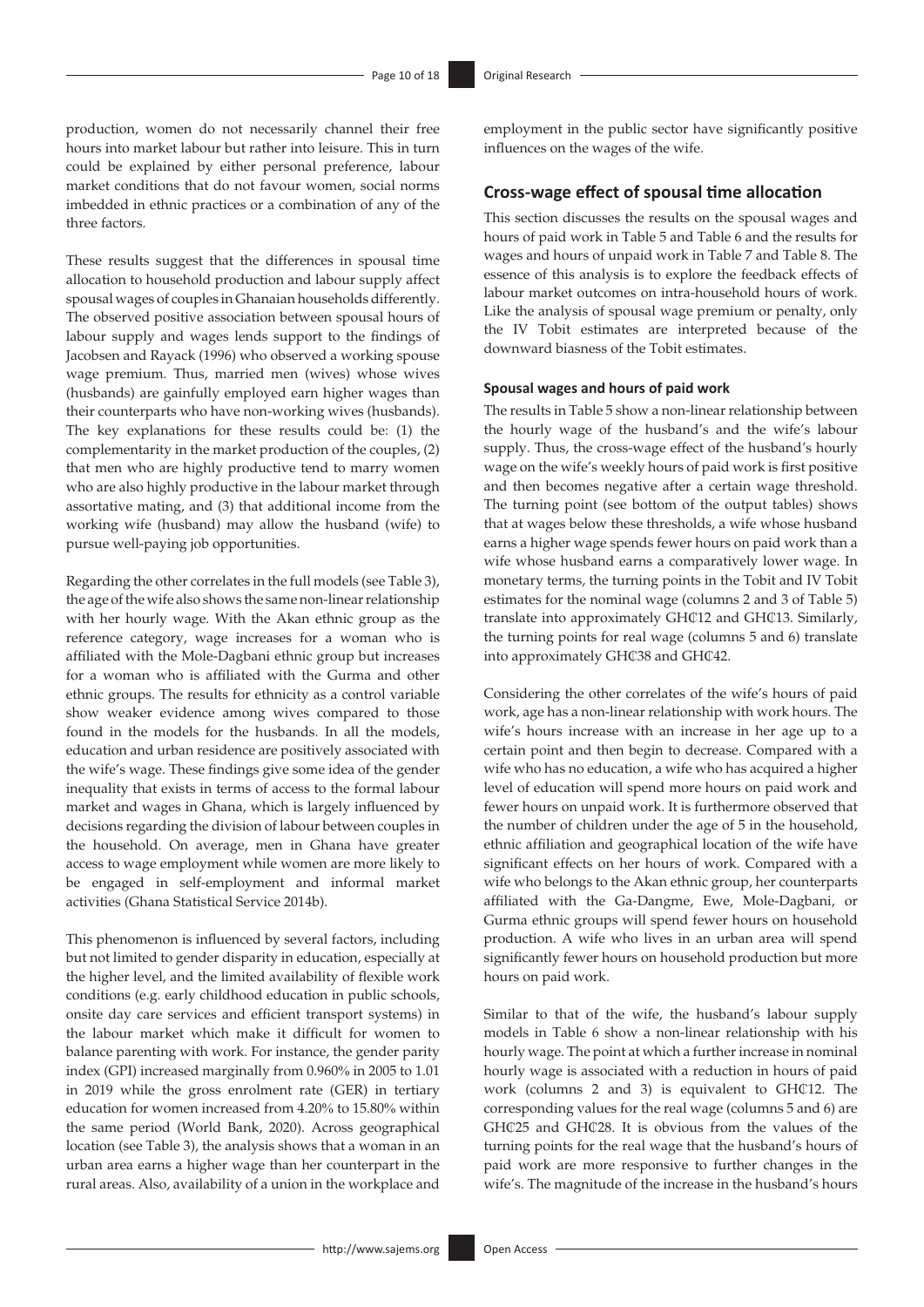| TABLE 5: The husband's hourly wage and the wife's hours of paid work. |                     |                   |                             |                   |                             |                   |                     |                   |                             |                   |                             |                   |
|-----------------------------------------------------------------------|---------------------|-------------------|-----------------------------|-------------------|-----------------------------|-------------------|---------------------|-------------------|-----------------------------|-------------------|-----------------------------|-------------------|
| Dependent variable                                                    |                     |                   | Nominal wage (Ghana Cedis)  |                   |                             |                   |                     |                   | Real wage (Ghana Cedis)     |                   |                             |                   |
| Wife's weekly hours of<br>paid work                                   | Tobit               |                   | Instrumental variable Tobit |                   | Instrumental variable Tobit |                   | Tobit               |                   | Instrumental variable Tobit |                   | Instrumental variable Tobit |                   |
|                                                                       | Marginal<br>effects | Standard<br>error | Marginal<br>effects         | Standard<br>error | Marginal<br>effects         | Standard<br>error | Marginal<br>effects | Standard<br>error | Marginal<br>effects         | Standard<br>error | Marginal<br>effects         | Standard<br>error |
| Husband's logged hourly<br>wage                                       | 2.466***            | 0.926             | 11.678***                   | 1.653             | 11.606***                   | 1.817             | $2.593***$          | 0.978             | $9.106***$                  | 1.538             | $9.258***$                  | 1.935             |
| Husband's logged hourly<br>wage square                                | $-0.314$            | 0.204             | $-2.354***$                 | 0.673             | $-2.300***$                 | 0.718             | $-0.337$            | 0.213             | $-1.248*$                   | 0.660             | $-1.236$                    | 0.758             |
| Logged remittance                                                     | $-0.028$            | 0.088             | $-0.018$                    | 0.086             | $-0.026$                    | 0.080             | $-0.027$            | 0.088             | $-0.011$                    | 0.081             | $-0.019$                    | 0.098             |
| Wife's age                                                            | $1.538***$          | 0.084             | $1.487***$                  | 0.087             | 1.489***                    | 0.096             | $1.540***$          | 0.084             | $1.493***$                  | 0.083             | $1.495***$                  | 0.084             |
| Wife's age square                                                     | $-0.018***$         | 0.001             | $-0.017***$                 | 0.001             | $0.017***$                  | 0.001             | $-0.018***$         | 0.001             | $-0.017***$                 | 0.001             | $-0.017***$                 | 0.001             |
| Ga-Dangme                                                             | $1.217*$            | 0.709             | 1.123                       | 0.720             | 1.100                       | 0.725             | $1.250*$            | 0.709             | $1.241*$                    | 0.743             | $1.214*$                    | 0.697             |
| Ewe                                                                   | $1.360***$          | 0.603             | 1.003                       | 0.635             | 1.042                       | 0.648             | $1.380**$           | 0.604             | 1.099*                      | 0.635             | $1.134*$                    | 0.590             |
| Guan                                                                  | $-0.466$            | 0.889             | 0.067                       | 0.850             | 0.232                       | 0.911             | $-0.447$            | 0.889             | 0.069                       | 0.914             | 0.267                       | 0.905             |
| Mole-Dagbani                                                          | $2.723***$          | 0.472             | $2.876***$                  | 0.516             | $3.082***$                  | 0.443             | $2.722***$          | 0.472             | $2.836***$                  | 0.499             | 3.060***                    | 0.561             |
| Grusi                                                                 | 0.643               | 1.013             | 0.856                       | 1.119             | 1.129                       | 0.976             | 0.645               | 1.013             | 0.765                       | 1.069             | 1.070                       | 0.918             |
| Gurma                                                                 | 5.713***            | 0.730             | 6.309***                    | 0.690             | 6.533****                   | 0.682             | $5.714***$          | 0.729             | $6.234***$                  | 0.735             | 6.485****                   | 0.813             |
| Other ethnic                                                          | $-0.126$            | 1.016             | 0.197                       | 1.088             | 0.388                       | 1.145             | $-0.128$            | 1.017             | 0.135                       | 1.026             | 0.353                       | 1.011             |
| Basic education                                                       | 1.549***            | 0.381             |                             |                   | $1.114***$                  | 0.402             | $1.561***$          | 0.381             | $\blacksquare$              | $\blacksquare$    | $1.178***$                  | 0.362             |
| Secondary education plus                                              | 0.371               | 0.672             |                             |                   | $-0.322$                    | 0.662             | 0.398               | 0.672             | ı                           | f,                | $-0.291$                    | 0.688             |
| Children under 5                                                      | $-0.006$            | 0.035             | $\blacksquare$              |                   | $0.091**$                   | 0.036             | $-0.010$            | 0.035             | $\blacksquare$              | ı                 | $-0.105***$                 | 0.039             |
| Urban                                                                 | $1.870***$          | 0.406             |                             |                   | 0.226                       | 0.438             | $1.864***$          | 0.407             |                             |                   | 0.149                       | 0.422             |
| Year fixed effects                                                    | Yes                 |                   | Yes                         |                   | Yes                         |                   | Yes                 |                   | Yes                         |                   | Yes                         |                   |
| Observations                                                          | 10489               | ı                 | 10453                       |                   | 10453                       |                   | 10489               |                   | 10489                       |                   | 10453                       |                   |
| Turning point in husband's<br>ogged wage                              | 3.984               |                   | 2.485                       |                   | 2.524                       |                   | 3.809               |                   | 3.644                       |                   | 3.734                       |                   |
| Wald test of exogeneity<br><i>p</i> -values)                          |                     | f,                | 0.159                       |                   | 0.148                       |                   | ł                   |                   | 0.162                       |                   | 0.157                       |                   |
|                                                                       |                     |                   |                             |                   |                             |                   |                     |                   |                             |                   |                             |                   |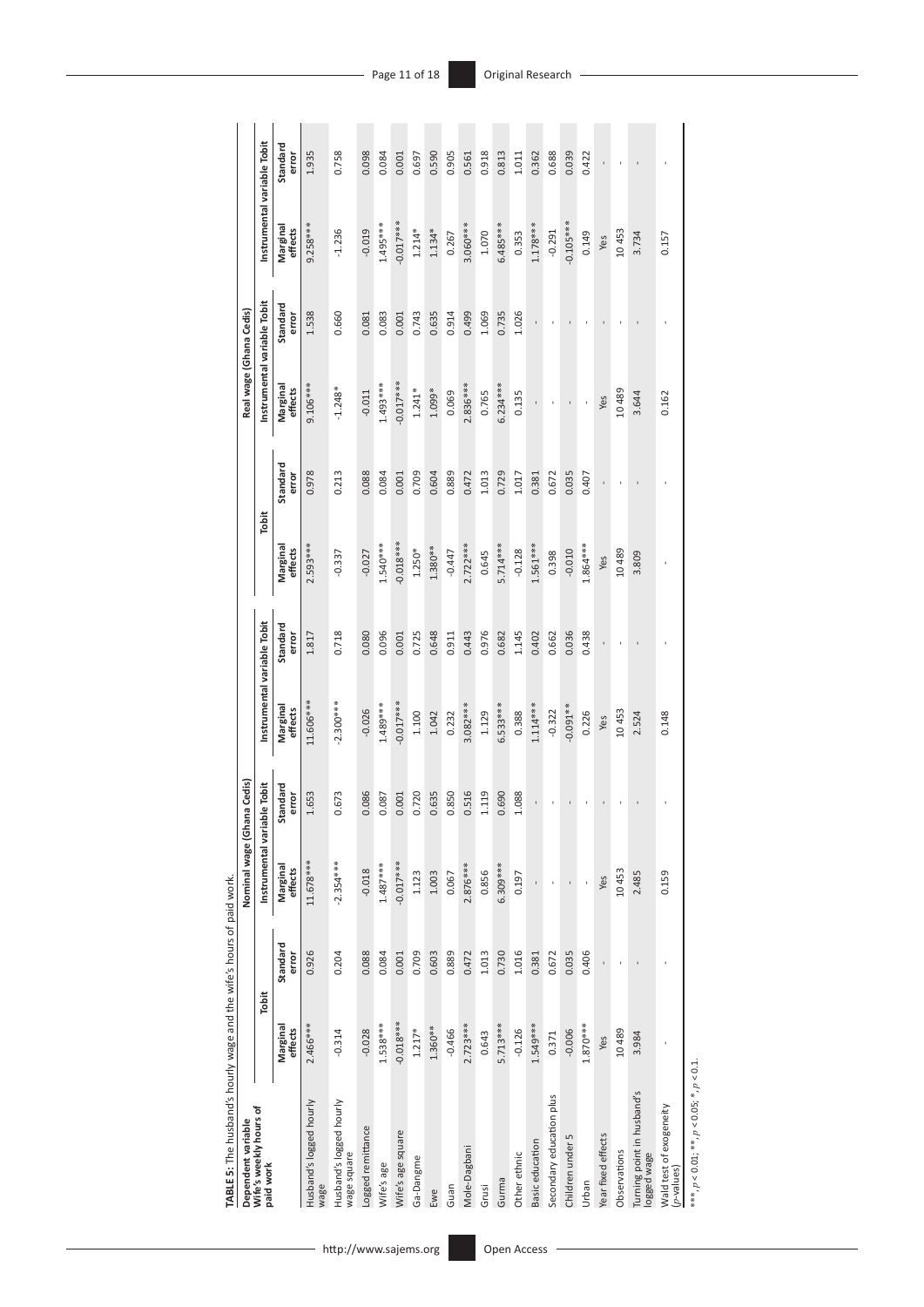| Dependent variable                       |                     |                   | Nominal wage (Ghana Cedis)  |                   |                             |                   |                     |                   | Real wage (Ghana Cedis)     |                   |                             |                   |
|------------------------------------------|---------------------|-------------------|-----------------------------|-------------------|-----------------------------|-------------------|---------------------|-------------------|-----------------------------|-------------------|-----------------------------|-------------------|
| Husband's weekly<br>paid hours           | Tobit               |                   | Instrumental variable Tobit |                   | Instrumental variable Tobit |                   | Tobit               |                   | Instrumental variable Tobit |                   | Instrumental variable Tobit |                   |
|                                          | Marginal<br>effects | Standard<br>error | Marginal<br>effects         | Standard<br>error | Marginal<br>effects         | Standard<br>error | Marginal<br>effects | Standard<br>error | Marginal<br>effects         | Standard<br>error | Marginal<br>effects         | Standard<br>error |
| Wife's logged wage                       | 3.298*              | 1.685             | 16.171***                   | 2.110             | 16.399***                   | 2.241             | $-11.026$           | 7.614             | 12.898***                   | 1.811             | 13.264***                   | 2.373             |
| Wife's logged wage square                | $-0.532$            | 0.360             | $-3.291***$                 | 0.789             | $-3.268***$                 | 0.893             | 2.147               | 1.759             | $-1.996***$                 | 0.722             | $-2.000**$                  | 0.983             |
| Remittance                               | $-0.238**$          | 0.097             | $-0.226**$                  | 0.107             | $-0.230**$                  | 0.100             | $-0.240**$          | 0.097             | $-0.215**$                  | 0.093             | $-0.220**$                  | 0.108             |
| Husband's age                            | 0.140               | 0.140             | 0.092                       | 0.123             | 0.096                       | 0.122             | 0.149               | 0.141             | 0.103                       | 0.119             | 0.105                       | 0.135             |
| Husband's age square                     | $-0.004**$          | 0.001             | $-0.003**$                  | 0.001             | $-0.003**$                  | 0.001             | $-0.004**$          | 0.001             | $-0.003**$                  | 0.001             | $-0.003**$                  | 0.001             |
| Ga-Dangme                                | $1.651***$          | 0.754             | $1.407*$                    | 0.741             | $1.395*$                    | 0.784             | $1.699**$           | 0.755             | $1.575***$                  | 0.780             | $1.564**$                   | 0.756             |
| Ewe                                      | 0.667               | 0.634             | 0.092                       | 0.569             | 0.107                       | 0.644             | 0.697               | 0.634             | 0.229                       | 0.650             | 0.248                       | 0.582             |
| Guan                                     | $-0.338$            | 0.962             | 0.677                       | 0.941             | 0.774                       | 0.872             | $-0.358$            | 0.963             | 0.655                       | 0.924             | 0.792                       | 0.939             |
| Mole-Dagbani                             | $1.613***$          | 0.526             | $2.126***$                  | 0.588             | $2.223***$                  | 0.474             | $1.597***$          | 0.526             | $2.051***$                  | 0.451             | $2.178***$                  | 0.521             |
| Grusi                                    | $-1.069$            | 1.155             | $-0.291$                    | 1.142             | $-0.173$                    | 1.125             | $-1.120$            | 1.156             | $-0.436$                    | 1.185             | $-0.272$                    | 1.294             |
| Gurma                                    | 2.935 ***           | 0.770             | $4.153***$                  | 1.817             | $4.233***$                  | 0.737             | $2.859***$          | 0.770             | 4.018***                    | 0.714             | 4.140***                    | 0.774             |
| Other ethnic                             | $-0.199$            | 1.085             | 0.544                       | .975              | 0.655                       | 0.959             | $-0.243$            | 1.084             | 0.444                       | 1.116             | 0.586                       | 1.068             |
| Basic education                          | $1.238***$          | 0.410             | ł.                          |                   | 0.576                       | 0.416             | $1.235***$          | 0.410             | ł.                          | $\blacksquare$    | $0.672*$                    | 0.372             |
| Secondary education plus                 | 0.019               | 0.731             | ł,                          |                   | $1.165*$                    | 0.663             | 0.020               | 0.732             | ł                           |                   | 1.084*                      | 0.646             |
| Children under 5                         | 0.057               | 0.037             | f,                          |                   | $-0.071*$                   | 0.040             | 0.059               | 0.037             | î,                          |                   | $-0.087**$                  | 0.038             |
| <b>Urban</b>                             | $2.573***$          | 0.443             | ï                           |                   | $-0.198$                    | 0.463             | $2.720***$          | 0.439             | ł                           |                   | $-0.188$                    | 0.472             |
| Year fixed effects                       | Yes                 |                   | Yes                         |                   | Yes                         | ı                 | Yes                 |                   | Yes                         |                   | Yes                         |                   |
| Observations                             | 10489               |                   | 10453                       |                   | 10453                       |                   | 10489               |                   | 10453                       |                   | 10453                       |                   |
| Turning point in husband's<br>ogged wage | 3.113               |                   | 2.458                       |                   | 2.509                       |                   |                     |                   | 3.231                       |                   | 3.316                       |                   |
| Wald test of exogeneity<br>$(p$ -values) |                     |                   | 0.258                       |                   | 0.347                       |                   |                     |                   | 0.287                       |                   | 0.362                       |                   |
|                                          |                     |                   |                             |                   |                             |                   |                     |                   |                             |                   |                             |                   |

TABLE 6: The wife's hourly wage and the husband's hours of paid work. **TABLE 6:** The wife's hourly wage and the husband's hours of paid work.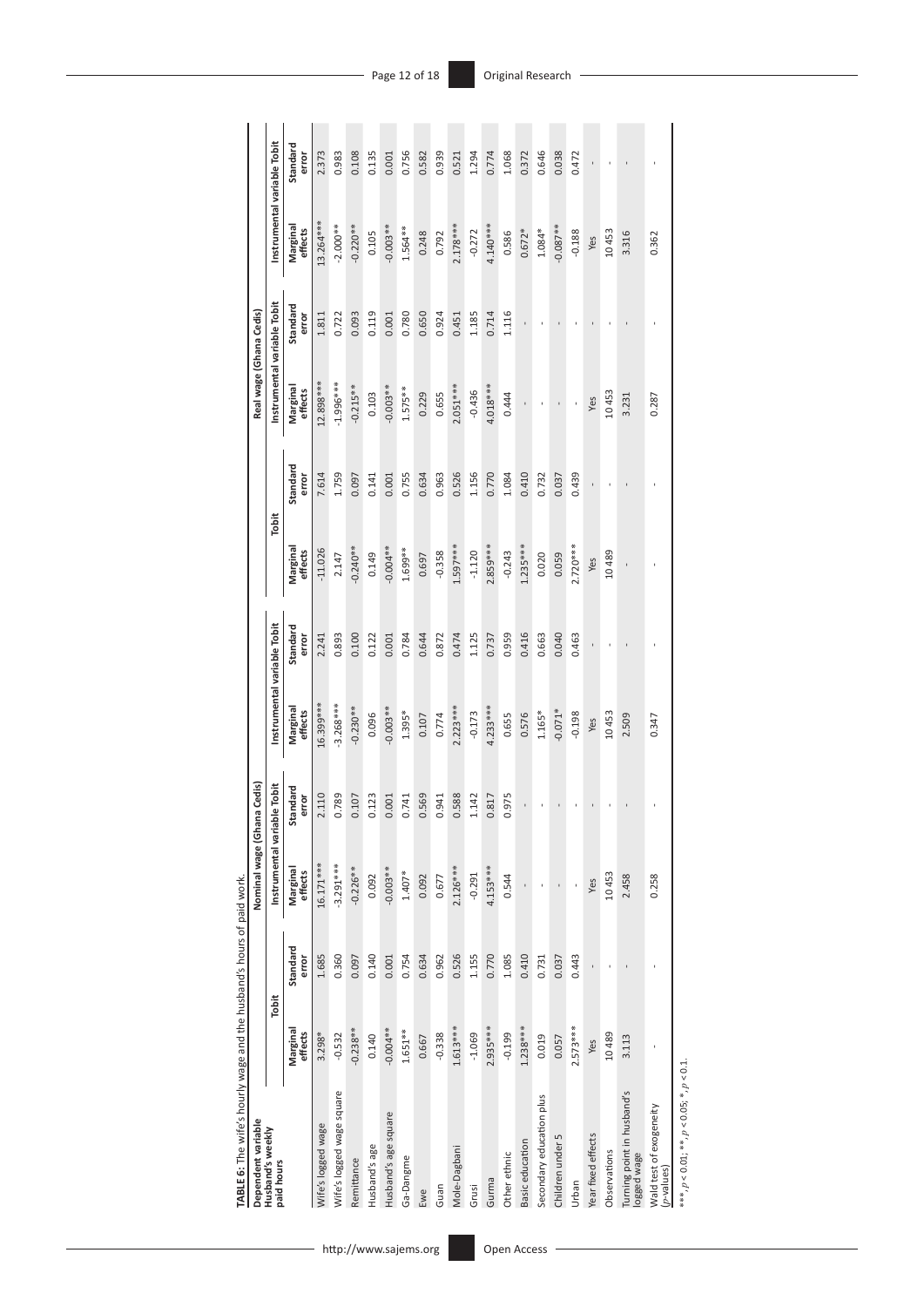| TABLE 7: The husband's logged hourly wage and the wife's hours of unpaid work. |                     |                   |                             |                   |                             |                   |                     |                   |                             |                   |                             |                   |
|--------------------------------------------------------------------------------|---------------------|-------------------|-----------------------------|-------------------|-----------------------------|-------------------|---------------------|-------------------|-----------------------------|-------------------|-----------------------------|-------------------|
| Dependent variable                                                             |                     |                   | Nominal wage (Ghar          | na Cedis)         |                             |                   |                     |                   | Real wage (Ghana Cedis)     |                   |                             |                   |
| Wife's weekly hours of<br>unpaid hours                                         | Tobit               |                   | Instrumental variable Tobit |                   | Instrumental variable Tobit |                   | Tobit               |                   | Instrumental variable Tobit |                   | Instrumental variable Tobit |                   |
|                                                                                | Marginal<br>effects | Standard<br>error | Marginal<br>effects         | Standard<br>error | Marginal<br>effects         | Standard<br>error | Marginal<br>effects | Standard<br>error | Marginal<br>effects         | Standard<br>error | Marginal<br>effects         | Standard<br>error |
| Husband's logged hourly<br>wage                                                | $-6.528***$         | 0.627             | $-32.706***$                | 1.751             | $-31.637***$                | 1.705             | $-7.177$ ***        | 0.592             | -34.038***                  | 1.801             | $-33.334***$                | 2.123             |
| Husband's logged hourly<br>wage square                                         | $0.624***$          | 0.131             | 7.897***                    | 0.625             | 7.471 ***                   | 0.612             | $0.760***$          | 0.124             | ****8.193                   | 0.718             | 7.748***                    | 0.791             |
| Logged remittance                                                              | 0.055               | 0.084             | 0.053                       | 0.084             | 0.038                       | 0.085             | 0.054               | 0.084             | 0.031                       | 0.080             | 0.013                       | 0.076             |
| Wife's age                                                                     | $0.392***$          | 0.110             | $0.528***$                  | 0.109             | $0.516***$                  | 0.108             | $0.387***$          | 0.110             | $0.529***$                  | 0.106             | $0.518***$                  | 0.114             |
| Wife's age square                                                              | -0.009***           | 0.001             | $-0.011***$                 | 0.001             | $-0.011***$                 | 0.001             | 0.009***            | 0.001             | $-0.011***$                 | 0.001             | $-0.011***$                 | 0.001             |
| Ga-Dangme                                                                      | $-2.471***$         | 0.762             | $-2.247***$                 | 0.829             | $-2.275***$                 | 0.742             | $-2.569***$         | 0.763             | $-2.542***$                 | 0.764             | $-2.555***$                 | 0.742             |
| Ewe                                                                            | $-3.157***$         | 0.594             | $-2.619***$                 | 0.631             | $-2.548***$                 | 0.578             | $-3.217***$         | 0.595             | $-2.777***$                 | 0.662             | $-2.686***$                 | 0.477             |
| Guan                                                                           | 0.456               | 0.952             | $-1.374$                    | 0.885             | $-1.118$                    | 0.871             | 0.401               | 0.952             | $-1.621*$                   | 0.926             | $-1.446*$                   | 0.854             |
| Mole-Dagbani                                                                   | $-0.451$            | 0.497             | $-1.300***$                 | 0.496             | $-1.172**$                  | 0.494             | $-0.447$            | 0.497             | $-1.338***$                 | 0.476             | $-1.210***$                 | 0.418             |
| Grusi                                                                          | $-1.940*$           | 1.028             | $-3.281***$                 | 0.994             | $-3.174***$                 | 1.004             | $-1.942*$           | 1.027             | $-3.302***$                 | 0.952             | $-3.230***$                 | 1.006             |
| Gurma                                                                          | $-1.839**$          | 0.824             | $-3.824***$                 | 0.767             | $-3.612***$                 | 0.803             | $-1.841**$          | 0.824             | 4.039***                    | 0.768             | $-3.824***$                 | 0.839             |
| Other ethnic                                                                   | $3.102***$          | 1.139             | 1.341                       | 1.107             | 1.343                       | 1.029             | $3.109***$          | 1.138             | 1.362                       | 1.061             | 1.310                       | 1.074             |
| Basic education                                                                | $-2.242***$         | 0.402             | ı                           |                   | $-1.133***$                 | 0.435             | $2.277***$          | 0.402             | ı                           |                   | $-1.118***$                 | 0.423             |
| Secondary education plus                                                       | $-2.598***$         | 0.698             | t                           |                   | $-1.116$                    | 0.702             | $-2.678***$         | 0.697             | $\,$                        | f,                | $-1.035$                    | 0.704             |
| Children under 5                                                               | $0.340***$          | 0.035             | $\blacksquare$              |                   | $0.171***$                  | 0.040             | $0.329***$          | 0.035             | ı                           | $\blacksquare$    | $0.109***$                  | 0.035             |
| Urban                                                                          | $-2.387***$         | 0.424             | ï                           |                   | $0.815*$                    | 0.475             | $-2.371***$         | 0.424             | ï                           |                   | $1.332***$                  | 0.422             |
| Year fixed effects                                                             | Yes                 |                   | Yes                         |                   | Yes                         |                   | Yes                 |                   | Yes                         |                   | Yes                         |                   |
| Observations                                                                   | 10489               |                   | 10453                       |                   | 10453                       |                   | 10489               |                   | 10453                       |                   | 10453                       |                   |
| Turning point in husband's<br>ogged wage                                       | 5.266               |                   | 2.070                       |                   | 2.118                       |                   | 4.723               |                   | 2.078                       |                   | 2.150                       |                   |
| Wald test of exogeniety<br>$(p$ -value)                                        |                     |                   | 0.231                       |                   | 0.245                       |                   | ł                   |                   | 0.257                       |                   | 0.325                       |                   |
|                                                                                |                     |                   |                             |                   |                             |                   |                     |                   |                             |                   |                             |                   |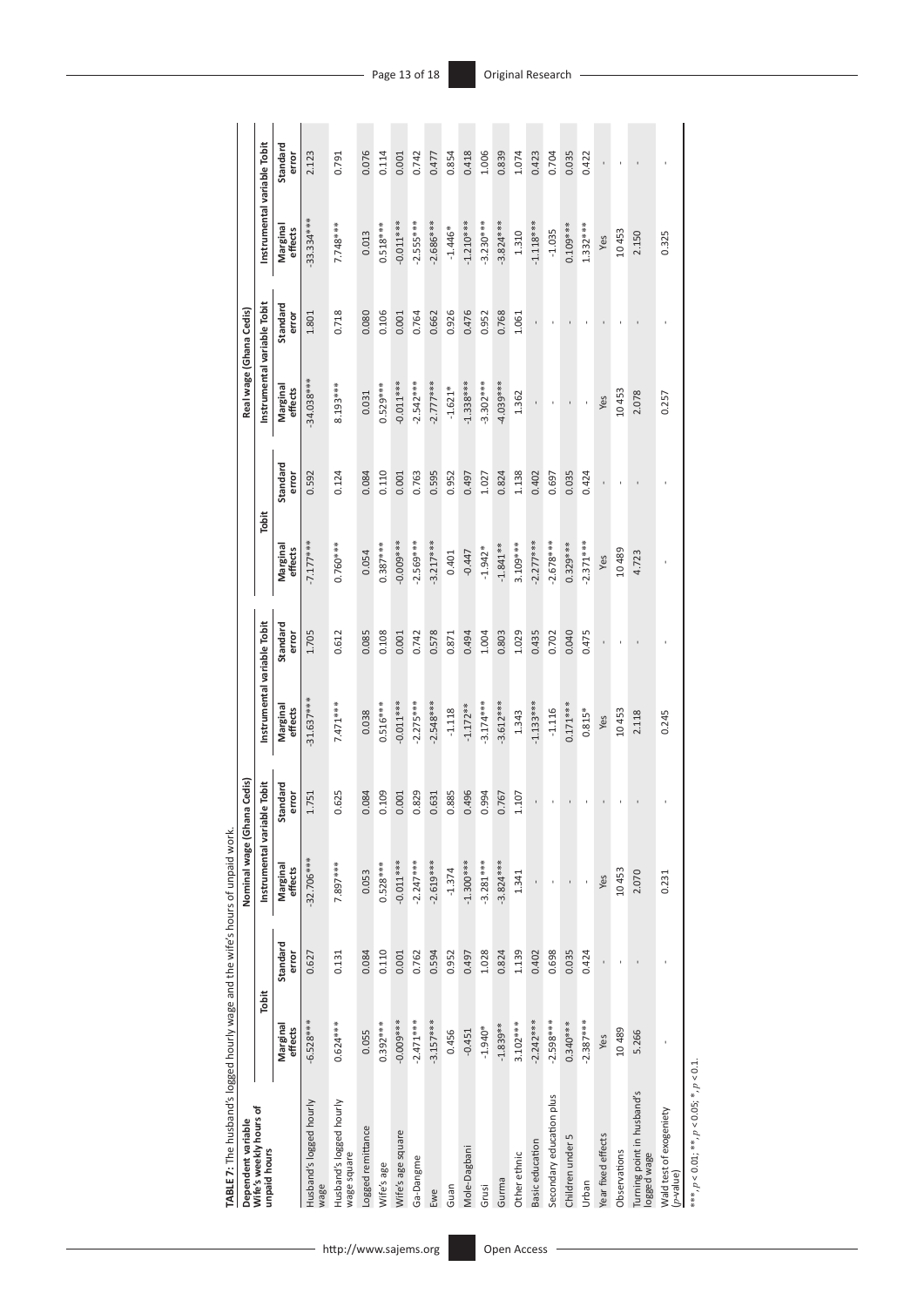| Husband's weekly unpaid                  |                     |                   |                     |                   |                             | Dependent variable |                     |                   |                             |                   |                             |                   |
|------------------------------------------|---------------------|-------------------|---------------------|-------------------|-----------------------------|--------------------|---------------------|-------------------|-----------------------------|-------------------|-----------------------------|-------------------|
| hours                                    |                     |                   | Nominal wage (Ghar  | na Cedis)         |                             |                    |                     |                   | Real wage (Ghana Cedis)     |                   |                             |                   |
|                                          | Tobit               |                   | Instrumental variab | le Tobit          | Instrumental variable Tobit |                    | Tobit               |                   | Instrumental variable Tobit |                   | Instrumental variable Tobit |                   |
|                                          | Marginal<br>effects | Standard<br>error | Marginal<br>effects | Standard<br>error | Marginal<br>effects         | Standard<br>error  | Marginal<br>effects | Standard<br>error | Marginal<br>effects         | Standard<br>error | Marginal<br>effects         | Standard<br>error |
| Wife's logged hourly wage                | $-0.685**$          | 0.343             | $-1.591***$         | 0.693             | $-1.278*$                   | 0.704              | $-2.674$            | 2.140             | $-3.082***$                 | 0.650             | $-2.832***$                 | 0.732             |
| Wife's logged hourly wage<br>square      | 0.107               | 0.072             | 0.260               | 0.250             | 0.211                       | 0.240              | 0.665               | 0.538             | $0.776***$                  | 0.248             | $0.726***$                  | 0.262             |
| Remittance                               | $-0.072**$          | 0.030             | $-0.075**$          | 0.030             | $-0.074**$                  | 0.029              | $-0.072**$          | 0.030             | $-0.073***$                 | 0.028             | $0.071***$                  | 0.028             |
| Husband's age                            | $0.152***$          | 0.026             | $0.146***$          | 0.029             | $0.150***$                  | 0.028              | $0.152***$          | 0.026             | $0.147***$                  | 0.029             | $0.151***$                  | 0.029             |
| Husband's age square                     | $-0.001***$         | 0.000             | $-0.001***$         | 0.000             | $-0.001***$                 | 0.000              | $0.001***$          | 0.000             | $-0.001***$                 | 0.000             | $-0.001***$                 | 0.000             |
| Ga-Dangme                                | $-0.530*$           | 0.280             | $-0.481*$           | 0.249             | $-0.497*$                   | 0.264              | $-0.528*$           | 0.280             | $-0.500*$                   | 0.303             | $-0.511*$                   | 0.277             |
| Ewe                                      | $-0.679***$         | 0.224             | $-0.684***$         | 0.220             | $-0.686***$                 | 0.244              | $-0.681***$         | 0.224             | $-0.678***$                 | 0.223             | $-0.674***$                 | 0.213             |
| Guan                                     | $-0.072$            | 0.342             | $-0.270$            | 0.346             | $-0.176$                    | 0.313              | $-0.068$            | 0.342             | $-0.345$                    | 0.383             | $-0.256$                    | 0.331             |
| Mole-Dagbani                             | $0.618***$          | 0.172             | $0.500***$          | 0.174             | $0.558***$                  | 0.171              | $0.617***$          | 0.172             | $0.465***$                  | 0.158             | $0.533***$                  | 0.177             |
| Grusi                                    | $1.045***$          | 0.454             | $0.885***$          | 0.436             | $0.983**$                   | 0.467              | $1.047***$          | 0.454             | $0.829*$                    | 0.424             | $0.933**$                   | 0.454             |
| Gurma                                    | 0.374               | 0.292             | 0.182               | 0.292             | 0.253                       | 0.278              | 0.382               | 0.292             | 0.086                       | 0.275             | 0.170                       | 0.313             |
| Other ethnic                             | $1.205**$           | 0.499             | $1.081***$          | 0.450             | $1.160**$                   | 0.460              | $1.219***$          | 0.498             | $1.047**$                   | 0.480             | $1.123**$                   | 0.505             |
| Basic education                          | 0.143               | 0.151             | ı                   |                   | 0.191                       | 0.152              | 0.140               | 0.151             | $\bar{1}$                   | ï                 | 0.231                       | 0.146             |
| Secondary education                      | $-0.111$            | 0.252             |                     |                   | $-0.018$                    | 0.239              | $-0.117$            | 0.252             |                             |                   | 0.031                       | 0.239             |
| Children under 5                         | 0.069***            | 0.013             | $\,$                |                   | $0.060***$                  | 0.013              | $0.070***$          | 0.013             | $\mathbf{I}$                |                   | $0.050***$                  | 0.013             |
| Urban                                    | $-0.371***$         | 0.156             | ı,                  |                   | $-0.161$                    | 0.200              | $-0.393**$          | 0.153             | ı,                          |                   | $-0.034$                    | 0.210             |
| Year fixed effects                       | Yes                 |                   | Yes                 |                   | Yes                         |                    | Yes                 |                   | Yes                         |                   | Yes                         |                   |
| Observations                             | 10489               |                   | 10453               |                   | 10453                       |                    | 10489               |                   | 10453                       |                   | 10453                       |                   |
| Turning point in husband's<br>ogged wage |                     |                   | ï                   |                   | ï                           |                    |                     |                   | 2.317                       |                   | 1.452                       |                   |
| Wald test of exogeneity<br>$(p$ -values) |                     |                   | 0.176               |                   | 0.1925                      |                    |                     |                   | 0.186                       |                   | 0.1988                      |                   |

**TABLE 8:** The wife's logged hourly wage and the husband's hours of ungaid work. **TABLE 8:** The wife's logged hourly wage and the husband's hours of unpaid work.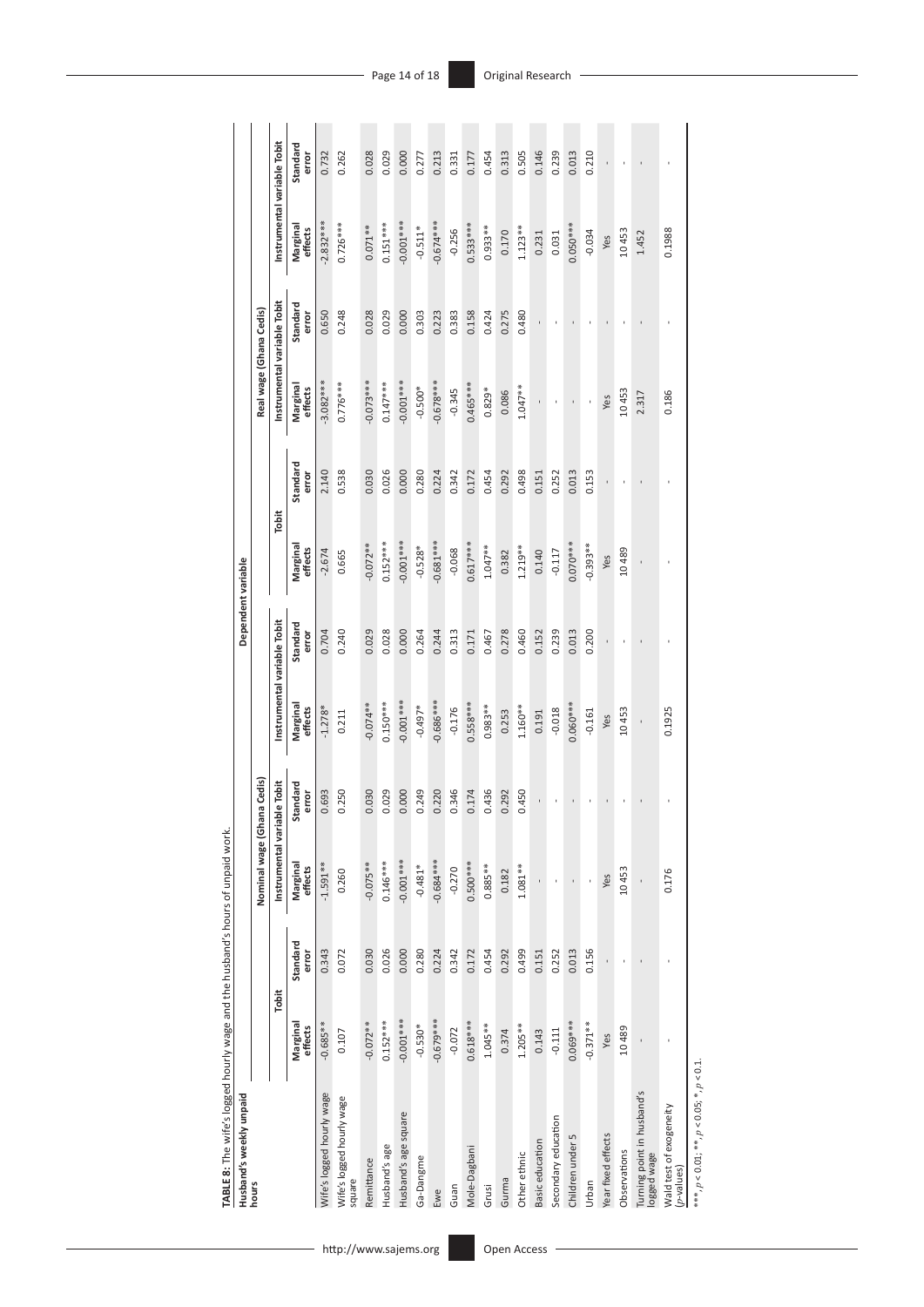of paid work due to an increase in the wife's hourly wage is within a range of 13 h to 16 h per week, while that of the wife is between 9 h and 11 h per week. These results reflect the unequal gender opportunities in the labour market and male dominance in household decision-making in a culturally conservative Ghanaian society, regardless of the economic status of a woman.

Although remittances have an insignificant effect on the wife's hours of labour supply, it significantly reduces the husband's hours of paid work. The observed negative effect of remittances on hours of work confirms the findings of earlier studies (Adams & Cuecuecha 2013; Ilahi 2000). Across ethnic groups, time spent on paid work is on average, significantly higher among husbands affiliated with the Ga-Dangme, Mole-Dagbani or Gurma ethnic groups than a husband from the Akan ethnic group. These results highlight the need for policies on gender equality in the household and in the labour market to consider ethnic diversity and cultural practices that influence men and women's time allocation to labour supply and home production. The results also indicate a positive association between education and hours of paid work. Thus, husbands who have completed at least some basic education spend more time on paid work than their counterparts who have no level of education. Compared with the estimates in the models for the wife's hours of work, one can conclude that education has a relative larger impact on women's hours of work than those of men. As observed in the models for the wife's hours of work, the number of children under the age of 5 in the household reduces the husband's hours of labour supply. Across geographical locations, the estimates of the hours of labour supply do not show any significant difference between husbands in the urban areas and those in the rural areas.

#### **Spousal wages and hours of unpaid work**

In Table 7 and Table 8, the relationship between spousal wages and hours of unpaid work is not monotonic. The relationship between the husband's hourly wage and the wife's weekly hours of unpaid work is first negative and then becomes positive after an indicated wage threshold in the tables. The implication is that above the wage levels determined by the turning points, the wife will reduce her hours of labour supply and increase her hours of household production. Further increase in the husband's hourly wage above the threshold will reduce the wife's hours of unpaid work by not less than 32 h per week. It can be inferred from the results that an increase in the husband's hourly wage enables the household to hire others to assist them with household duties. This relieves the wife of some hours of household responsibilities which she could channel into paid activities or leisure.

In addition to wages, other control variables that significantly affect the wife's hours of unpaid work are ethnicity, education, presence of a child under 5 years of age in the household and geographical location. Apart from the other minor ethnic

groups, a woman from the Ga-Dangme, Mole-Dagbani, Ewe Guan, Grusi or Gurma ethnic groups spends fewer hours on unpaid work than her counterpart from the Akan ethnic group. While a similar negative association is observed for education and urban residence, the presence of a child under 5 years of age is positively associated with the wife's hours of unpaid work. As observed in Table 8, the nature of the relationship between the wife's wage and the husband's hours of unpaid work is similar to those of the wife. However, the reduction in the husband's hours of unpaid work due to an increase in the wife's hourly wage is lower (2–3 h per week) than the 32 h per week for the wife. Thus, changes in the husband's wages have a bigger impact on household production than those of the wife's.

Apart from ethnicity, all the other control variables show a similar relationship with the husband's unpaid hours of work as observed in the models for the wife. For instance, remittances and urban residence significantly reduce the husband's hours of unpaid work while the presence of a child under 5 years of age increases the husband's hours of unpaid work. However, ethnic affiliation shows some heterogeneities. Compared with a husband from the Akan ethnic group, a husband who is affiliated with the Mole-Dagbani, Grusi or other ethnic groups spends more hours on unpaid work, but a husband from the Ga-Dangme and Ewe ethnic groups spends fewer hours on household production. It can be inferred from these differential effects of ethnic affiliation on hours of work that ethnic practices and ethnicrelated social norms largely shape intra-household decisions on labour force participation, labour supply, and household production. On the basis of these results, policies on gender equality in the household and in the labour market would give due cognisance to ethnic diversity and cultural practices that could affect the success of such policies.

# **Conclusion**

Studies on the sources (specialisation, selection and productivity) of spousal wage premiums and penalties have been conducted mainly in developed countries, with very limited evidence from developing countries, where social norms influence gender roles and intra-household resource allocation. This article has contributed to filling the research gap on the spousal effect of wages and time allocation from a developing country perspective. It specifically contributes to the limited literature on female aspects of the spousal wage premium or penalty and the interrelationship between labour market outcomes and household production in Ghana. The estimates of the two-step IV Tobit showed elements of a working spouse wage premium (due to positive selection rather than specialisation) regardless of the gender and ethnic affiliation of the respondent. The wife's hours of paid (unpaid) work have positive (negative) effects on the husband's wage, while the husband's paid and unpaid hours increase the wife's wage. The analysis of the effect of wage on spousal hours of work also suggested complementarity in employment and household labour decisions between couples. Thus, men's and women's participation in household production significantly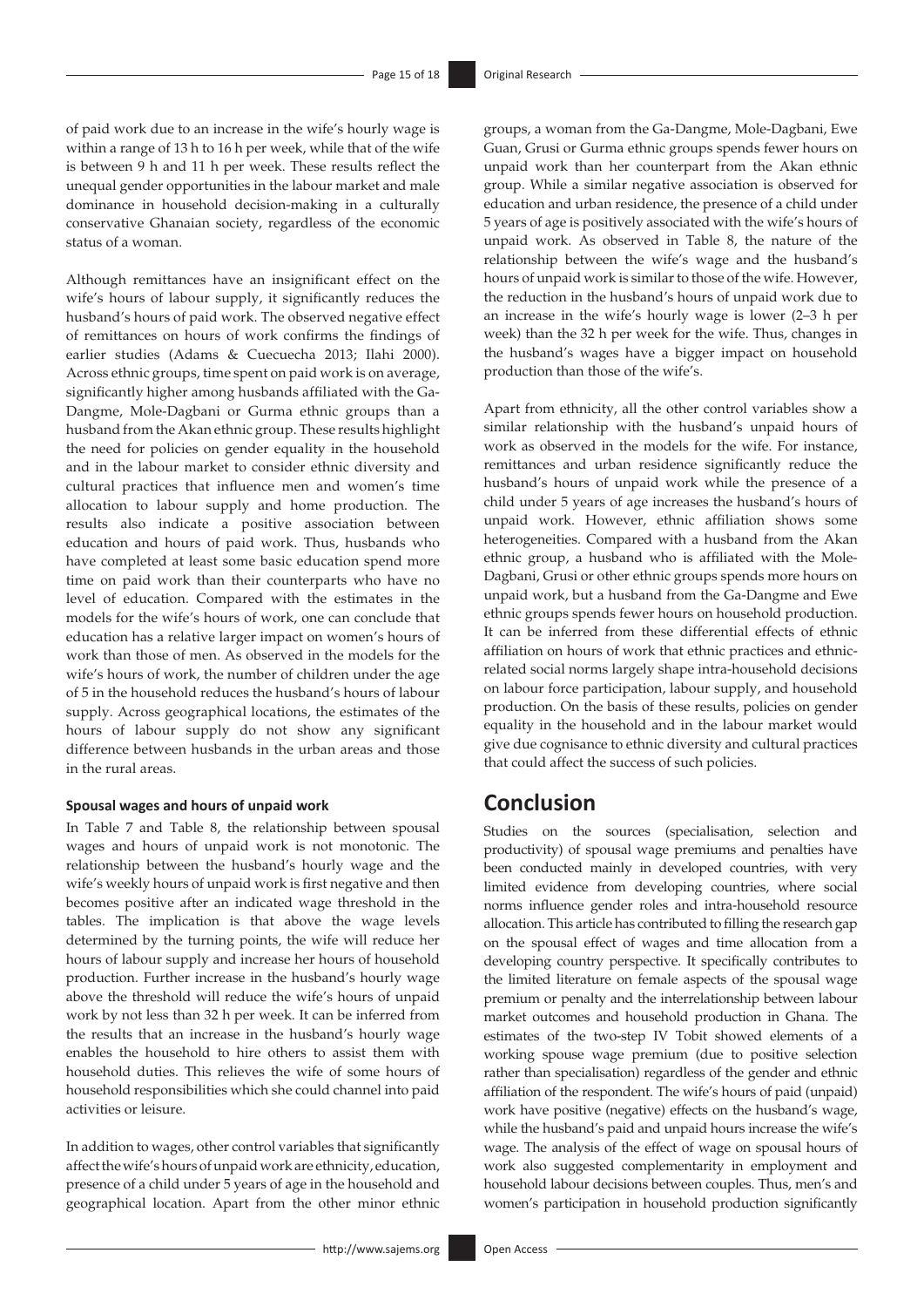improves each other's labour market participation and labour supply. These results corroborate the findings of some of the extant studies, which found evidence of a wage premium mainly for men (Groothuis & Gabriel 2010; Hill 1979; Song 2007; Strike 2012).

These results suggest that labour market policies such as paternity leave, which would encourage men's (husbands') active participation in household production, would go a long way in enhancing women's (wives') labour force participation and earnings. The article recommends that government and labour unions should step up their efforts to expand the coverage of the current five working days' paternity leave that covers only health service, education and mining sector workers (Otoo, Osei-Boateng & Adjaye 2009) to include all workers in the formal sector as this would indirectly improve women's wages in the household. Furthermore, policies aimed at minimising gender inequality in terms of opportunities in the labour market will play a critical role in ensuring a more equitable response of men's and women's hours of market production to changes in wage rates. While this study provides concrete basis for gender mainstreaming in labour market policies and intra-household resources allocation, it relied on pooled data which makes it difficult to track the dynamics of intra-household wages and hours of work over time. Future studies should consider using a panel data approach that would allow for the analysis of changes in spousal wages and hours of work overtime.

# **Acknowledgements**

We are grateful to Ms Ali Parry for assisting in editing the article, and all her suggestions to improve the quality of the article.

### **Competing interests**

The authors declare that they have no financial or personal relationships that may have inappropriately influenced them in writing this research article.

### **Authors' contributions**

C.C. worked on the introduction and contributed to the review of the literature; P.F.B. contributed to the literature review and discussion of the results; E.O. did the data management and contributed to the discussion of the results and conclusions. In essence, the workload was equally shared among the authors of the article.

### **Ethical consideration**

This article followed all ethical standards for research without direct contact with human or animal subjects.

### **Funding information**

This research received no specific grant from any funding agency in the public, commercial or not-for-profit sectors.

### **Data availability**

Data used for this analysis are freely available and can be downloaded upon request from the website of the Ghana Statistical Service: [https://www.statsghana.gov.gh/](https://www.statsghana.gov.gh/gssdatadownloadspage.php) [gssdatadownloadspage.php.](https://www.statsghana.gov.gh/gssdatadownloadspage.php)

#### **Disclaimer**

The views and opinions expressed in this article are those of the authors and do not necessarily reflect the official policy or position of any affiliated agency of the authors.

# **References**

- Adams, R.H.J. & Cuecuecha, A., 2013, 'The impact of remittances on investment and poverty in Ghana', *World Development* 50(2013), 24–40. [https://doi.org/](https://doi.org/10.1016/j.worlddev.2013.04.009) [10.1016/j.worlddev.2013.04.009](https://doi.org/10.1016/j.worlddev.2013.04.009)
- Arbache, J.S., Kolev, A. & Filipiak, E., 2010, *Gender disparities in Africa's labor market*, World Bank Publications, Washington, DC.
- Argyrous, G. & Rahman, S., 2014, 'How does paid work affect who does the childcare? An analysis of the time use of Australian couples', *Review of Economics of the Household* 1–16.<https://doi.org/10.1007/s11150-014-9274-5>
- Baden, S., Green, C., Otoo-Oyortey, N. & Peasgood, T., 1994, *Background paper on gender issues in Ghana*, Report prepared for the West and North Africa Department, Department for Overseas Development (DFID), Bridge, Brighton.
- Baffour, P.T. & Turkson, F.E., 2015, 'Selection into employment sectors in Urban Ghana and Tanzania: The role of education', *Research in World Economy* 6(4), 78. [https://](https://doi.org/10.5430/rwe.v6n4p78) [doi.org/10.5430/rwe.v6n4p78](https://doi.org/10.5430/rwe.v6n4p78)
- Barg, K. & Beblo, M., 2007, 'The male marital wage premium in Germany: Selection versus specialization', *Journal of Applied Social Sciences Studies* 127(1), 59–73.
- Bartlett, R.L. & Callahan, C., 1984, 'Wage determination and marital status: Another look', *Industrial Relations: A Journal of Economy and Society* 23(1), 90–96. [https://](https://doi.org/10.1111/j.1468-232X.1984.tb00877.x) [doi.org/10.1111/j.1468-232X.1984.tb00877.x](https://doi.org/10.1111/j.1468-232X.1984.tb00877.x)
- Beblo, M., 2001, *Bargaining over time allocation: Economic modeling and econometric investigation of time use within families*, Springer, Heidelberg.
- Becker, G.S., 1965, 'A theory of the allocation of time', *The Economic Journal* 75(299),  $493 - 517$
- Becker, G.S., 1991, *A treatise on the family*, Harvard University Press, Cambridge.
- Bittman, M., England, P., Sayer, L., Folbre, N. & Matheson, G., 2003, 'When does gender trump money? Bargaining and time in household work', American Journal of Sociology 109(1), 186–214, viewed 12 February 2018 from http: [org/stable/10.1086/378341](http://www.jstor.org/stable/10.1086/378341).
- Bloemen, H.G. & Stancanelli, E.G., 2014, 'Market hours, household work, child care, and wage rates of partners: An empirical analysis', *Review of Economics of the Household* 12(1), 51–81. <https://doi.org/10.1007/s11150-013-9219-4>
- Bock, J., 2002, 'Evolutionary demography and intrahousehold time allocation: School attendance and child labor among the Okavango Delta peoples of Botswana', *American Journal of Human Biology* 14(2), 206–221. [https://doi.org/10.1002/](https://doi.org/10.1002/ajhb.10040) [ajhb.10040](https://doi.org/10.1002/ajhb.10040)
- Breusch, T. & Gray, E., 2004, *Does marriage improve the wages of men and women in Australia*, Paper presented at the Australian Population Association 12th Biennial Conference, Canberra, 15–17 September.
- Bryson, A., 2007, 'The effect of trade unions on wages', *Reflets et perspectives de la vie économique* 46(2), 33–45. <https://doi.org/10.3917/rpve.462.0033>
- Budig, M.J. & England, P., 2001, 'The wage penalty for motherhood', *American Sociological Review* 66(2), 204–225.<https://doi.org/10.2307/2657415>
- Budig, M.J. & Hodges, M.J., 2010, 'Differences in disadvantage: Variation in the motherhood penalty across white women's earnings distribution', *American Sociological Review* 75(5), 705–728.<https://doi.org/10.1177/0003122410381593>
- Cameron, A.C. & Trivedi, P.K., 2005, *Microeconometrics: Methods and applications*, Cambridge University Press, Cambridge.
- Chun, H. & Lee, I., 2001, 'Why do married men earn more: Productivity or marriage selection?', *Economic Inquiry* 39(2), 307–319. [https://doi.org/10.1111/j.1465-](https://doi.org/10.1111/j.1465-7295.2001.tb00068.x) [7295.2001.tb00068.x](https://doi.org/10.1111/j.1465-7295.2001.tb00068.x)
- Connelly, R. & Kimmel, J., 2009, 'Spousal influences on parents' non-market time choices', *Review of Economics of the Household* 7(4), 361–394. [https://doi.](https://doi.org/10.1007/s11150-009-9060-y) [org/10.1007/s11150-009-9060-y](https://doi.org/10.1007/s11150-009-9060-y)
- Costa, J., Hailu, D., Silva, E. & Tsukada, R., 2009, *The implications of water and electricity supply for the time allocation of women in rural Ghana*, Working Paper Number 59, International Policy Centre for Inclusive Growth (IPC-IG), Brasilia.
- Coulombe, H. & Wodon, Q., 2008, *Domestic or productive work? Changes in patterns of time use in Ghana from 1991 to 2006 in Ghana: Job creation and skills development*, Report No. 40328–GH, World Bank, Washington, DC.
- Daunfeldt, S.O. & Hellström, J., 2007, 'Intra‐household allocation of time to household production activities: Evidence from Swedish household data', *Labour* 21(2), 189–207.<https://doi.org/10.1111/j.1467-9914.2007.00376.x>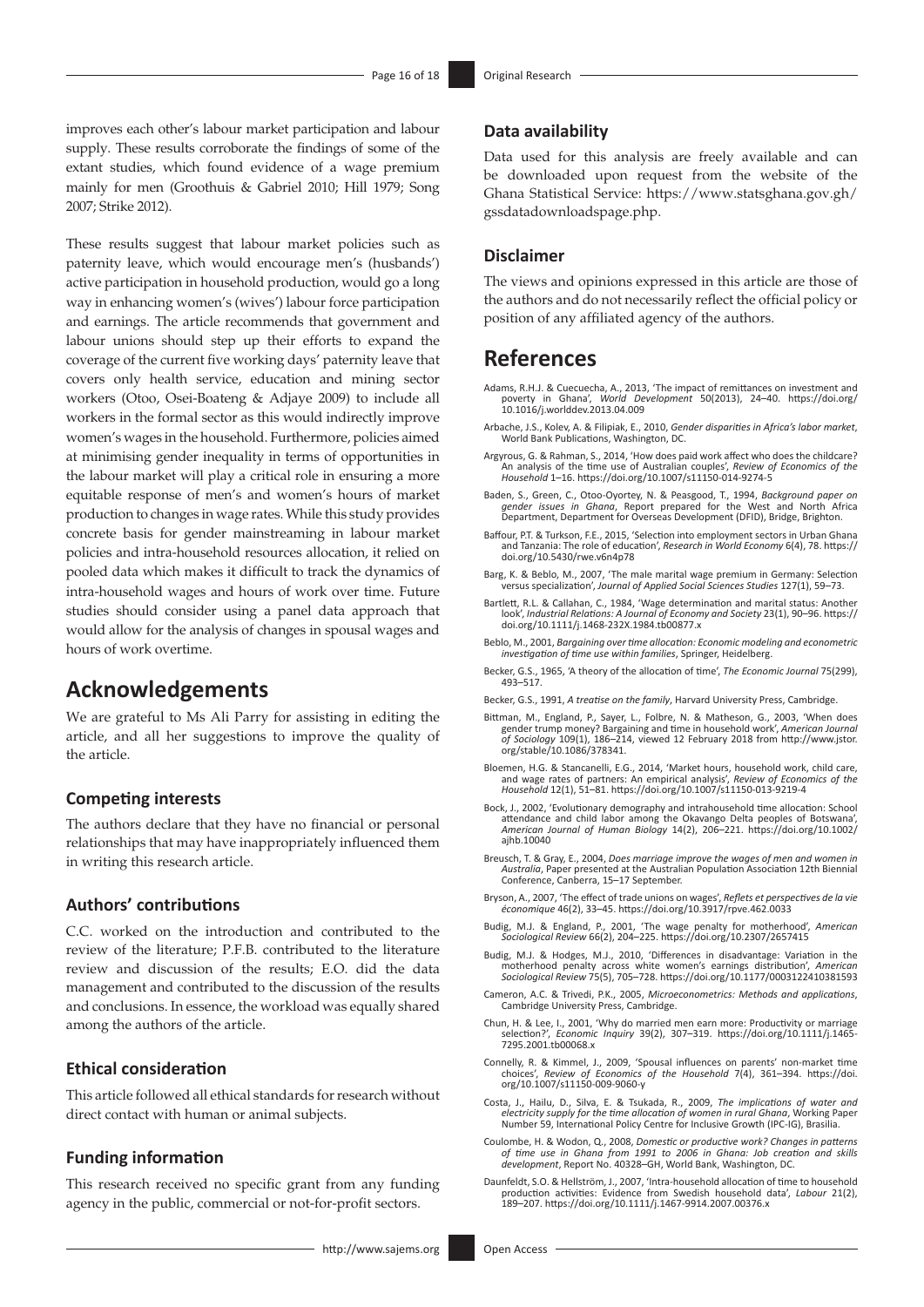- Dimoso, R. & Antonides, G., 2008, 'Environmental degradation and intrahousehold labour time allocations in Rural South Pare Highlands, Tanzania', paper presented at the 2008 International Congress, August 26–29, 2008, Ghent.
- Doss, C., 2013, 'Intrahousehold bargaining and resource allocation in developing countries', The World Bank Research Observer 28(1), 52-78. https://doi. countries', *The World Bank Research Observer* 28(1), 52–78. [https://doi.](https://doi.org/10.1093/wbro/lkt001) [org/10.1093/wbro/lkt001](https://doi.org/10.1093/wbro/lkt001)
- Ehrenberg, R.G. & Smith, R.S., 2016, *Modern labor economics: Theory and public policy*, Routledge, London.
- Farber, H.S., 2005, 'Nonunion wage rates and the threat of unionization', *Industrial and Labor Relations Review* 58(3), 335–352. [https://doi.org/10.1177/00197](https://doi.org/10.1177/001979390505800302) [9390505800302](https://doi.org/10.1177/001979390505800302)
- Fernandez, C. & Sevilla-Sanz, A., 2006, *Imperfect commitment, social constraints and household time allocation*, Instituto de Estudios Superiores de la Empresa (IESE) Business School and University of Essex, Institute for Social and Economic Research (ISER), viewed 12 March 2019, from [https://www.researchgate.net/](https://www.researchgate.net/publication/239920271_Imperfect_Commitment_Social_Constraints_and_Household_Time_Allocation) [publication/239920271\\_Imperfect\\_Commitment\\_Social\\_Constraints\\_and\\_](https://www.researchgate.net/publication/239920271_Imperfect_Commitment_Social_Constraints_and_Household_Time_Allocation) [Household\\_Time\\_Allocation.](https://www.researchgate.net/publication/239920271_Imperfect_Commitment_Social_Constraints_and_Household_Time_Allocation)
- Floro, M.S. & King, E.M., 2016, 'The present and future of time-use analysis in developing countries', *Asia-Pacific Population Journal* 31(1), 5–42. [https://doi.](https://doi.org/10.18356/748e616d-en) [org/10.18356/748e616d-en](https://doi.org/10.18356/748e616d-en)
- Friedberg, L. & Webb, A., 2005, *The chore wars: Household bargaining and leisure time*, Unpublished manuscript, University of Virginia, Charlottesville, VA.
- Ghana Statistical Service, 2000, *Ghana living standard survey. Report of the Foruth Round (GLSS4)*, viewed 10 June 2019, from [http://www.statsghana.gov.gh/nada/](http://www.statsghana.gov.gh/nada/index.php/catalog/14) [index.php/catalog/14](http://www.statsghana.gov.gh/nada/index.php/catalog/14).
- Ghana Statistical Service, 2014a, *Ghana Living Standards Survey round 6 (GLSS 6): Main report*, viewed 30 August 2020, from [http://www.statsghana.gov.gh/nada/](http://www.statsghana.gov.gh/nada/index.php/catalog/72) [index.php/catalog/72](http://www.statsghana.gov.gh/nada/index.php/catalog/72).
- Ghana Statistical Service, 2014b, *Women and men in Ghana: A Ghana Statistical Service Compendium 2014*, Ghana Statistical Service, Accra, viewed 5 September 2019, from [www.statsghana.gov.gh.](http://www.statsghana.gov.gh)
- Glauber, R., 2007, 'Marriage and the motherhood wage penalty among African Americans, Hispanics, and Whites', *Journal of Marriage and Family* 69(4), 951–961. <https://doi.org/10.1111/j.1741-3737.2007.00423.x>
- Glinskaya, E. & Lokshin, M., 2007, 'Wage differentials between the public and private sectors in India', *Journal of International Development* 19(3), 333–355. [https://](https://doi.org/10.1002/jid.1326) [doi.org/10.1002/jid.1326](https://doi.org/10.1002/jid.1326)
- Gough, M. & Noonan, M., 2013, 'A review of the motherhood wage penalty in the United States', *Sociology Compass* 7(4), 328–342. [https://doi.org/10.1111/](https://doi.org/10.1111/soc4.12031) [soc4.12031](https://doi.org/10.1111/soc4.12031)
- Gray, J.S., 1997, 'The fall in men's return to marriage: Declining productivity effects or changing selection?', *Journal of Human Resources* 32(3), 481–504. [https://doi.](https://doi.org/10.2307/146180) [org/10.2307/146180](https://doi.org/10.2307/146180)
- Gronau, R., 1973, 'The intrafamily allocation of time: The value of the housewives' time', *The American Economic Review* 63(4), 634–651.
- Gronau, R., 1977, 'Leisure, home production, and work the theory of the allocation of time revisited', *Journal of Political Economy* 85(6), 1099–1123.
- Groothuis, P. & Gabriel, P.E., 2010, 'Positive assortative mating and spouses as complementary factors of production: A theory of labour augmentation', *Applied Economics* 42(9), 1101–1111. [https://doi.org/10.1080/00036](https://doi.org/10.1080/00036840701721141) [840701721141](https://doi.org/10.1080/00036840701721141)
- Gupta, S. & Ash, M., 2008, 'Whose money, whose time? A nonparametric approach to modeling time spent on housework in the United States', *Feminist Economics* 14(1), 93–120. <https://doi.org/10.1080/13545700701716664>
- Hill, M.S., 1979, 'The wage effects of marital status and children', *Journal of Human Resources* 14(4), 579–594.<https://doi.org/10.2307/145325>
- Hotchkiss, J.L. & Moore, R.E., 1999, 'On the evidence of a working spouse penalty in the managerial labor market', *Industrial and Labor Relations Review* 52(3), 410–411. <https://doi.org/10.1177/001979399905200303>
- Ilahi, N., 2000, *'The intra-household allocation of time and tasks: What have we learnt from the empirical literature'? Policy research report on gender and development*, Working Paper Series No 13, World Bank, Washington, DC.
- Jacobsen, J.P. & Rayack, W.L., 1996, 'Do men whose wives work really earn less?', *American Economic Review* 86(2), 268–273.
- Kelly, K. & Grant, L., 2012, 'Penalties and premiums: The impact of gender, marriage, and parenthood on faculty salaries in science, engineering and mathematics (SEM) and non-SEM fields', *Social Studies of Science* 42(6), 869–896. [https://doi.](https://doi.org/10.1177/0306312712457111) [org/10.1177/0306312712457111](https://doi.org/10.1177/0306312712457111)
- Killewald, A., 2013, 'A reconsideration of the fatherhood premium: Marriage, coresidence, biology, and fathers' wages', *American Sociological Review* 78(1), 96–116. <https://doi.org/10.1177/0003122412469204>
- Killewald, A. & Gough, M., 2013, 'Does specialization explain marriage penalties and premiums?', *American Sociological Review* 78(3), 477–502. [https://doi.](https://doi.org/10.1177/0003122413484151) [org/10.1177/0003122413484151](https://doi.org/10.1177/0003122413484151)
- Killewald, A. & Lundberg, I., 2017, 'New evidence against a causal marriage wage premium', *Demography* 54(3), 1007–1028. [https://doi.org/10.1007/s13524-017-](https://doi.org/10.1007/s13524-017-0566-2) [0566-2](https://doi.org/10.1007/s13524-017-0566-2)
- Kimmel, J. & Connelly, R., 2007, 'Mothers' time choices caregiving, leisure, home production, and paid work', *Journal of Human Resources* 42(3), 643–681. [https://](https://doi.org/10.3368/jhr.XLII.3.643) [doi.org/10.3368/jhr.XLII.3.643](https://doi.org/10.3368/jhr.XLII.3.643)
- Komatsu, H. & Floro, M., 2016, 'Time use and job search among the unemployed and underemployed', in I. Hirway (ed.), *Time use studies for integrating unpaid work in development policies*, Oxford University Press, New Delhi.
- Korenman, S. & Neumark, D., 1991, 'Does marriage really make men more productive?', *Journal of Human Resources* 26(2), 282–307. [https://doi.](https://doi.org/10.2307/145924) [org/10.2307/145924](https://doi.org/10.2307/145924)
- Ludwig, V. & Brüderl, J., 2018, 'Is there a male marital wage premium? New evidence from the United States', *American Sociological Review* 83(4), 744–770. [https://](https://doi.org/10.1177/0003122418784909) [doi.org/10.1177/0003122418784909](https://doi.org/10.1177/0003122418784909)
- Maddala, G.S., 1983, *Limited-dependent and qualitative variables in econometrics*, Cambridge University Press, Cambridge.
- Morka, L., 2015, 'Children's time use in Ghana: Determinants and effect on school attendance', Doctoral dissertation, University of Ghana, Accra.
- Nakosteen, R.A. & Zimmer, M.A., 2001, 'Spouse selection and earnings: Evidence of marital sorting', *Economic Inquiry* 39(2), 201–213. [https://doi.org/10.1111/](https://doi.org/10.1111/j.1465-7295.2001.tb00061.x) [j.1465-7295.2001.tb00061.x](https://doi.org/10.1111/j.1465-7295.2001.tb00061.x)
- Orkoh, E., Blaauw, P.F. & Claassen, C., 2020, 'Relative effects of income and<br>consumption poverty on time poverty in Ghana', *Social Indicators Research*<br>147(2), 465–499.<https://doi.org/10.1007/s11205-019-02158-0>
- Otoo, K.N., Osei-Boateng, C. & Adjaye, A., 2009, *Our bargains: Analysis of outcomes of collective bargaining in Ghana*, Working Paper, Labour Research and Policy Institute, Ghana Trades Union Congress, Accra.
- Parera-Nicolau, A. & Mumford, K., 2005, *Labour supply and childcare for British mothers in two-parent families: A structural approach*, IZA Discussion Paper No. 1908, Institute for the Study of Labor (IZA), Bonne, viewed 12 May 2019, from [https://ssrn.com/abstract=876446.](https://ssrn.com/abstract=876446)
- Petersen, T., Penner, A. & Hogsnes, G., 2011, The male marital wage premium: Sorting vs. differential pay, *ILR Review* 64(2), 283–304. [https://doi.](https://doi.org/10.1177/001979391106400204) [org/10.1177/001979391106400204](https://doi.org/10.1177/001979391106400204)
- Ranchhod, V. & Wittenberg, M., 2007, 'Income effects of time allocation in poor South<br>African households: Evidence from South Africa's old age pension', South African<br>Journal of Economics 74(4), 725–744. https://doi.org/10 [2006.00098.x](https://doi.org/10.1111/j.1813-6982.2006.00098.x)
- Sayer, L.C., 2005, 'Gender, time and inequality: Trends in women's and men's paid work, unpaid work and free time', *Social Forces* 84(1), 285–303. [https://doi.](https://doi.org/10.1353/sof.2005.0126) [org/10.1353/sof.2005.0126](https://doi.org/10.1353/sof.2005.0126)
- Schmitt, J., 2010, *The wage penalty for state and local government employees*, Center for Economic and Policy Research, Washington, DC.
- Sedigh, G., Devlin, R.A., Grenier, G. & Armstrong, C.D., 2016, 'Revisiting the relationship between wages and sleep duration: The role of insomnia', *Economics and Human Biology* 24(2017), 125–139. <https://doi.org/10.1016/j.ehb.2016.11.010>
- Song, Y., 2007, 'The working spouse penalty/premium and married women's labor supply', *Review of Economics of the Household* 5(3), 279–304. [https://doi.](https://doi.org/10.1007/s11150-007-9013-2) [org/10.1007/s11150-007-9013-2](https://doi.org/10.1007/s11150-007-9013-2)
- Strike, A., 2012, *What is the source of the male marital wage premium*?, University of Northern Iowa, Cedar Falls, IA.
- Venti, S.F., 1987, 'Wages in the federal and private sectors', in D. Wise (ed.), *Public sector payrolls,* pp. 147–182, University of Chicago Press, Chicago.
- Weeden, K.A., Cha, Y. & Bucca, M., 2016, 'Long work hours, part-time work, and trends in the gender gap in pay, the motherhood wage penalty, and the fatherhood wage premium', *RSF: The Russell Sage Foundation Journal of the Social Sciences* 2(4), 71–102.<https://doi.org/10.7758/rsf.2016.2.4.03>
- World Bank, 2020, 'World development indicators on online (WDI) database', World Bank, viewed January 17 2020, from [http://www.worldbank.org.](http://www.worldbank.org)
- Younger, S.D. & Osei-Assibey, E., 2017, *Are Ghana's public-sector employees overpaid? Understanding the public/private wage gap and its effect on the government<br><i>deficit*, IFPRI Discussion Paper 01691, Internation Food Policy Research Institute<br>(IFPRI), Washington, DC.

Appendix starts on the next page  $\rightarrow$